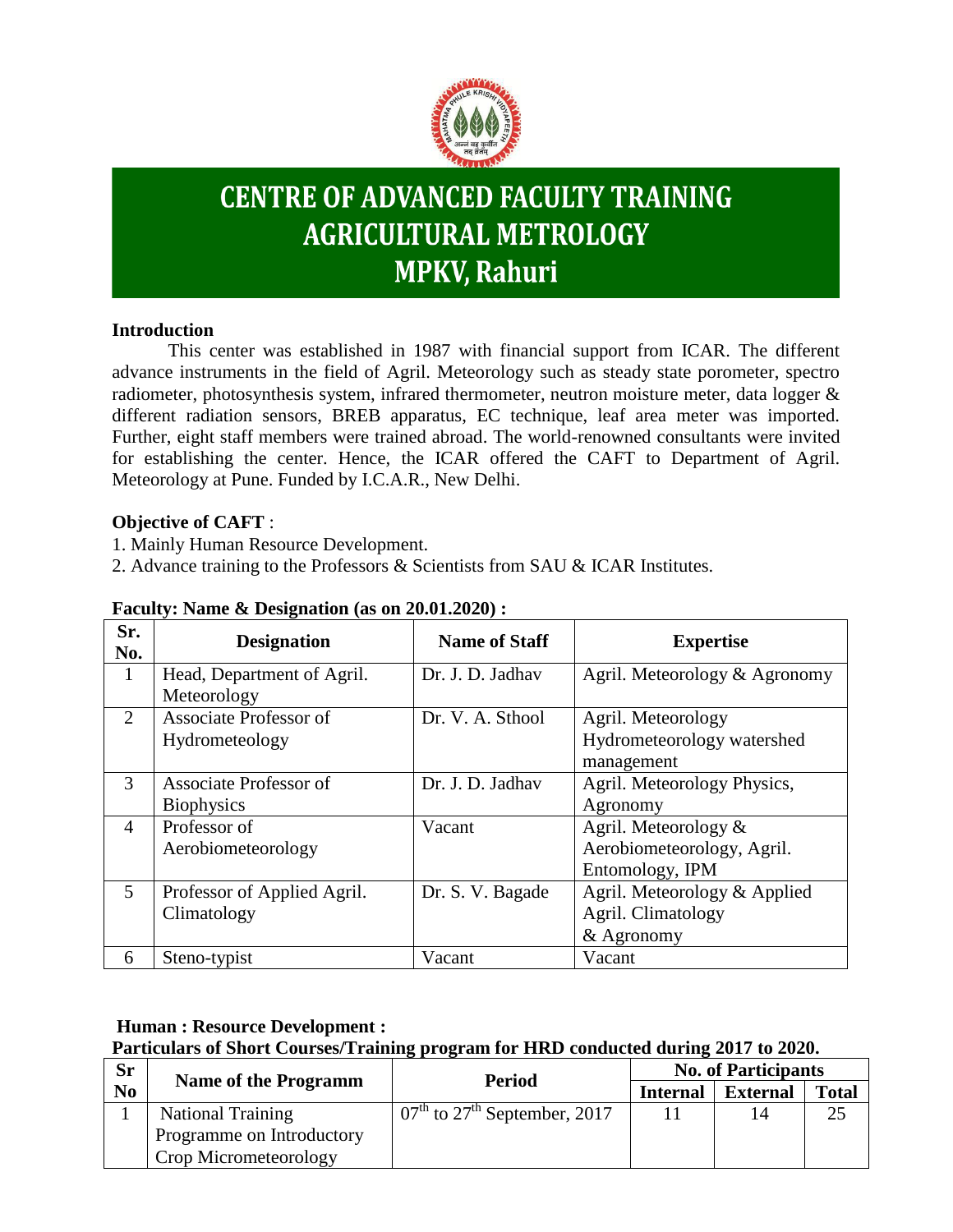| Fundamentals of Agricultural $101st$ to $21st$ November, 2017   |    |    |    |
|-----------------------------------------------------------------|----|----|----|
| Meteorology                                                     |    |    |    |
| National Training Programme   $26th$ Sept. to $16th$ Oct., 2018 | 10 | 15 | 25 |
| Advances in<br>Crop<br>$\alpha$                                 |    |    |    |
| Micrometeorology                                                |    |    |    |
| National Training Programme   $17th$ Sept. to $07th$ Oct., 2019 | 12 | 13 | 25 |
| on Recent Advances in Crop                                      |    |    |    |
| Micrometeorology                                                |    |    |    |

**Infrastructure Development (Equipments etc.) :** The following World class instruments are available with this institute.

#### **Equipment List :**

| Sr.            | <b>Name of Equipment</b>               | Sr.            | <b>Name of Equipment</b>               |  |
|----------------|----------------------------------------|----------------|----------------------------------------|--|
| No.            |                                        | No.            |                                        |  |
| $\mathbf{1}$   | Micro-Logger with Sensors              | $\overline{2}$ | Sap Flow Measurement System            |  |
| 3              | <b>Steady State Porometer</b>          | $\overline{4}$ | Sun scan or Digital Plant Canopy       |  |
| $\overline{5}$ | Stefan Boltzman law apparatus          | 6              | Searle's conductivity apparatus        |  |
| $\overline{7}$ | Lee's Disc apparatus                   | 8              | Thermo anemometer with carrying case   |  |
|                |                                        |                | and battery charger                    |  |
| 9              | <b>Automated Weather Station (AWS)</b> | 10             | Portable Photosynthesis System         |  |
| 11             | <b>Steady State Parameter</b>          | 12             | Portable Area Meter                    |  |
| 13             | Area meter LAM 865 Table model         | 14             | Data Logger                            |  |
| 15             | Spectroradiometer                      | 16             | Pyranometer CM 11                      |  |
| 17             | Albedometer CM 7                       | 18             | Pyrheliometer CM 1                     |  |
| 19             | Sunshine energy sensor 6.0081          | 20             | Ventilated Psychrometer Unit           |  |
| 21             | Neutron Soil Moisture Probe            | 22             | <b>Infrared Theromometer</b>           |  |
| 23             | Line Quantum sensors                   | 24             | <b>Quantum Sensors</b>                 |  |
| 25             | Pyranometer sensors                    | 26             | <b>Aspirated Hygrometer</b>            |  |
| $27\,$         | Spare Aspirator                        | 28             | Thermograph                            |  |
| 29             | Barograph - Open scale barograph       | 30             | Breb apparatus                         |  |
| 31             | Ventilated TC Psychrometers            | 32             | Krypton Hygrometers, KH<br>20<br>with  |  |
|                |                                        |                | carrying case, cable, power supply and |  |
|                |                                        |                | cross arm                              |  |
| 33             | Met.One Wind Direction Sensor 024 A    | 34             | Met One Wind Direction Sensor 024 A    |  |
| 35             | Micrologger                            | 36             | Sonic Anemometers                      |  |
| 37             | RH & T Probe - Vaisala Sensor          | 38             | Pressure Plate Apparatus               |  |
| 39             | Portable Dew Point Generator DPG 144   | 40             | <b>Digital Pressure Meter</b>          |  |
| 41             | Sap Flow System                        | 42             | <b>TDR Trase System</b>                |  |
| 43             | <b>Bimetallic Thermograph</b>          | 44             | Hair Hygrograph                        |  |
| 45             | Delta-T Data Logger and sensors        | 46             | Micromet. Weather station              |  |

#### **Renovation of Lecture Room/ Laboratories :**

| <b>Particulars</b>       | No. of rooms | Area $(m2)$ |
|--------------------------|--------------|-------------|
| Seminar Hall             |              |             |
| Office Room              | 04           | 34          |
| <b>Staff Room</b>        |              | 200         |
| <b>Instrument Cell</b>   |              |             |
| Crop Modeling Laboratory |              |             |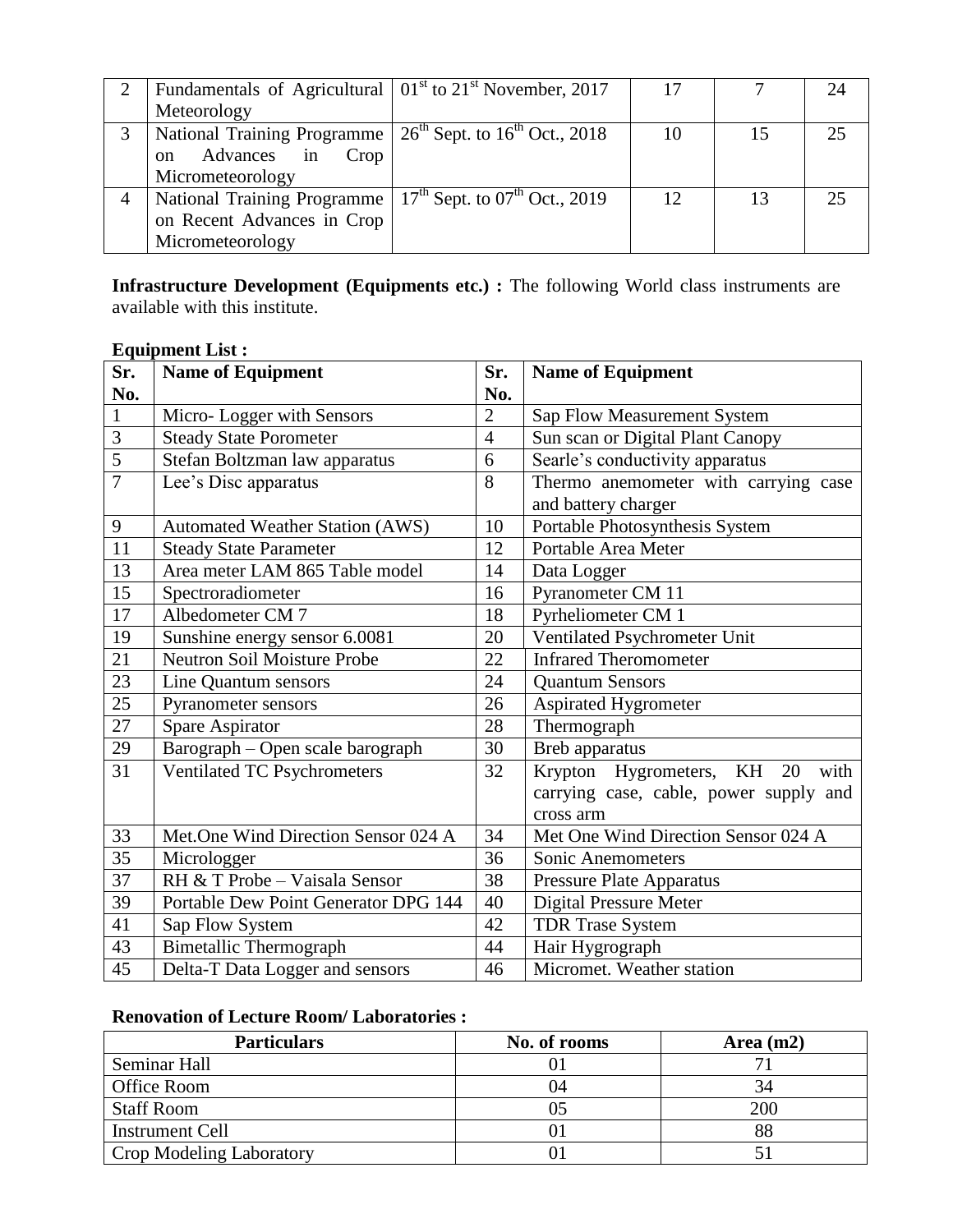| omputer/<br>oratory<br>$\sim$ 1-<br><b>Lavo</b><br>.<br>___<br>. | ັ້ | ∕ I<br>__ |
|------------------------------------------------------------------|----|-----------|
|------------------------------------------------------------------|----|-----------|

**Works** 

|                              | • New Laboratory Unit constructed on $1st$ floor for equipments |
|------------------------------|-----------------------------------------------------------------|
| <b>Training/Display Hall</b> | : Area : $85 \text{ m2}$                                        |
| <b>Agro-advisory Cell</b>    | : Area : $51 \text{ m2}$                                        |
| <b>Experimental field</b>    | : One hectare                                                   |
| Library upgraded             | : Total books in library $= 1484$                               |

# **Meetings / Achievements / Conferences / Publications / Awards / MOU / Seminar and Visits : 2017-18 Meetings Attended:**

- Agromet Advisory is being prepared in consultation with University Scientists, Deptt. of Agriculture and IMD scientists on every Tuesday and Friday and submitted to All India Radio to broadcast for the benefit of farming community.
- Dr. S. B. Kharbade, Head, Deptt.of Agril. Meteorology attended the meeting with Secretary & Commissioner of Agri. on 16-01-2017 at Pune.
- Prof. V. A. Sthool, Asso. Prof. of Hydrometeorology attended Research Review Committee Meeting of NRM Group on  $16-17<sup>th</sup>$  January. 2017.
- Mr. S. V. Jadhav, Research Associate visited and participated in KRUSHAK AGRO EXPO at Baramati during  $19<sup>th</sup>$  Jan. to  $22<sup>nd</sup>$  January. 2017.
- Prof. V. A. Sthool, Asso. Prof. of Hydrometeorology attended Research Review Committee Meeting of Agril. Engineering Group on 30-31<sup>st</sup> January 2017.
- Dr. S. B. Kharbade, Head, Deptt.of Agril. Meteorology attended the seminar and presented the paper at Banglore during  $9-11^{th}$  February 2017.
- Dr. S. B. Kharbade, Head, Deptt. of Agril. Meteorology attended the meeting of ICAR monitoring and review team of Education Division on  $06-07<sup>th</sup>$  March, 2017 at MPKV, Rahuri.
- Prof. V. A. Sthool, Asso. Prof. of Hydrometeorology attended the Academic Council Meeting on 18<sup>th</sup> April, 2017 at MPKV, Rahuri.
- Dr. S. B. Kharbade, Head, Deptt. of Agril. Meteorology attended the seminar on consultation on climate adaptation and services for water, food and health security, organized by WOTR, Pune on  $21<sup>st</sup>$  April, 2017.
- Dr. S. B. Kharbade, Head, Deptt. of Agril. Meteorology attended the Research Finding Release Committee Meeting on 24<sup>th</sup> April, 2017 at MPKV, Rahuri.
- Dr. D. S. Pokharkar, Head, Deptt. of Agril. Meteorology and Prof. V. A. Sthool, Asso. Prof. of Hydrometeorology attended the Joint Agresco-2017 at VNMKV, Parbhani (M.S.) during 29-31 May, 2017 and presented the report.
- Dr. D. S. Pokharkar, Head, Deptt. of Agril. Meteorology and Prof. V. A. Sthool, Asso. Prof. of Hydrometeorology attended the meeting with Hon. Vice-Chancellor, MPKV, Rahuri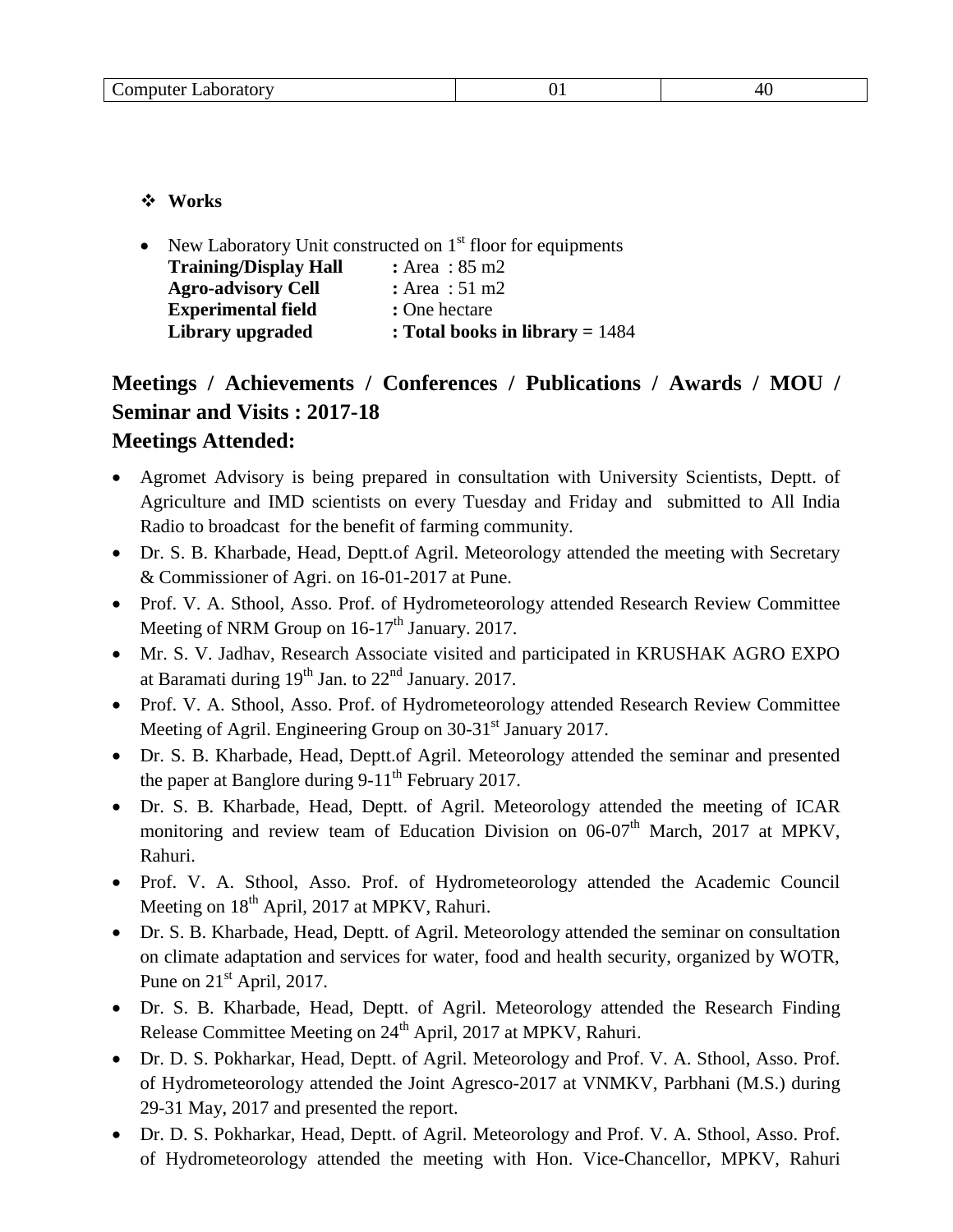regarding space to be handed over for AWS installation on second floor of Agril. Meteorology Department to Agricultural Department on14/07/2017 at A. C. Pune.

- Mr. S. V. Jadhav RA (GKMS) and Dr. (Mrs.) K. V. Kulkarni SRF (FASAL) had attended Workshop at YASHADA, Pune on Agroadvisory organized by WOTR, IMD and AMFUs on 17/08/2017.
- Prof. V. A. Sthool, Asso. Prof. of Hydrometeorology attended Academic Council Meeting on 01/08/2017 at MPKV, Rahuri.
- Mr. S. V. Jadhav RA (GKMS) has attended Annual Review meeting of GKMS and FASAL held at IGKVV, Raipur, Chattisgarh during 14-18, November 2017.
- Dr. D. S. Pokharkar, Head, Deptt. of Agril. Meteorology, Prof. V. A. Sthool, Asso. Prof. of Hydrometeorology, Mr. S. V. Jadhav RA (GKMS) and Dr. (Mrs.) K. V. Kulkarni SRF (FASAL) attended the Research Review meeting (RRC) during 21-22 December 2017 at Mahatma phule Krishi Vidyapeeth, Rahuri, Maharashtra.
- Dr. D. S. Pokharkar, Head, Deptt. of Agril. Meteorology and Mr. S. V. Jadhav RA (GKMS) attended the Brainstorming workshop on preparation of project proposals on 12.01.2018 at Mahatma phule Krishi Vidyapeeth, Rahuri, Maharashtra.
- Dr. V. A. Sthool, Asso. Prof. of Hydrometeorology attended XX ARS Meeting on 13-01- 2018 at MPKV, Rahuri.
- Prof. A. A. Shaikh, Asso. Prof. of Agril. Climatology and Dr. (Mrs.) K. V. Kulkarni SRF (FASAL) had attended National Seminar at Solapur on 11-12 January, 2018.
- Prof. A. A. Shaikh, Asso. Prof. of Agril. Climatology attended  $44<sup>th</sup>$  BOS in Agronomy at MPKV, Rahuri on 30-31 January, 2018.
- Dr. D. S. Pokharkar, Head, Deptt. of Agril. Meteorology attended XXI Academic Council meeting on 17-02-2018 at Mahatma phule Krishi Vidyapeeth, Rahuri, Maharashtra.
- Dr. D. S. Pokharkar, Head, Deptt. of Agril. Meteorology, Prof. V. A. Sthool, Asso. Prof. of Hydrometeorology and Mr. S. V. Jadhav RA (GKMS) attended the Research Planning meeting of Agronomy & Agril. Meteorology on 26 February, 2018 at Mahatma phule Krishi Vidyapeeth, Rahuri, Maharashtra.

## **Achievements / Trainings :**

- World Meteorological Day Celebrated on 23rd March 2017 at Department of Agril. Meteorology (CAFT), College of Agriculture, Pune-5.
- $\bullet$  Organised XXV Board of Studies meeting on 27<sup>th</sup> April. 2017 at Department of Agril. Meteorology (CAFT), College of Agriculture, Pune-5.
- Organised National Training program on Introductory Crop Micro meteorology during 07-27 Sept. 2017.
- Organised National Training program on Fundamental of Agricultural Meteorology during 01-21 Nov., 2017.
- Organised meeting for improving the functioning of CASAM on 26/10/2017 under the chairmenship of Prof. M. C. Varshneya Hon. V.C. Kamdhenu University, Gandhinagar, Gujarat.
- Organized the State Level Stakeholder's Meeting on Agromet Advisory Services of Maharashtra under Gramin Krishi Mausam Sewa (GKMS) on 14<sup>th</sup> March, 2018 at College of Agriculture, Pune.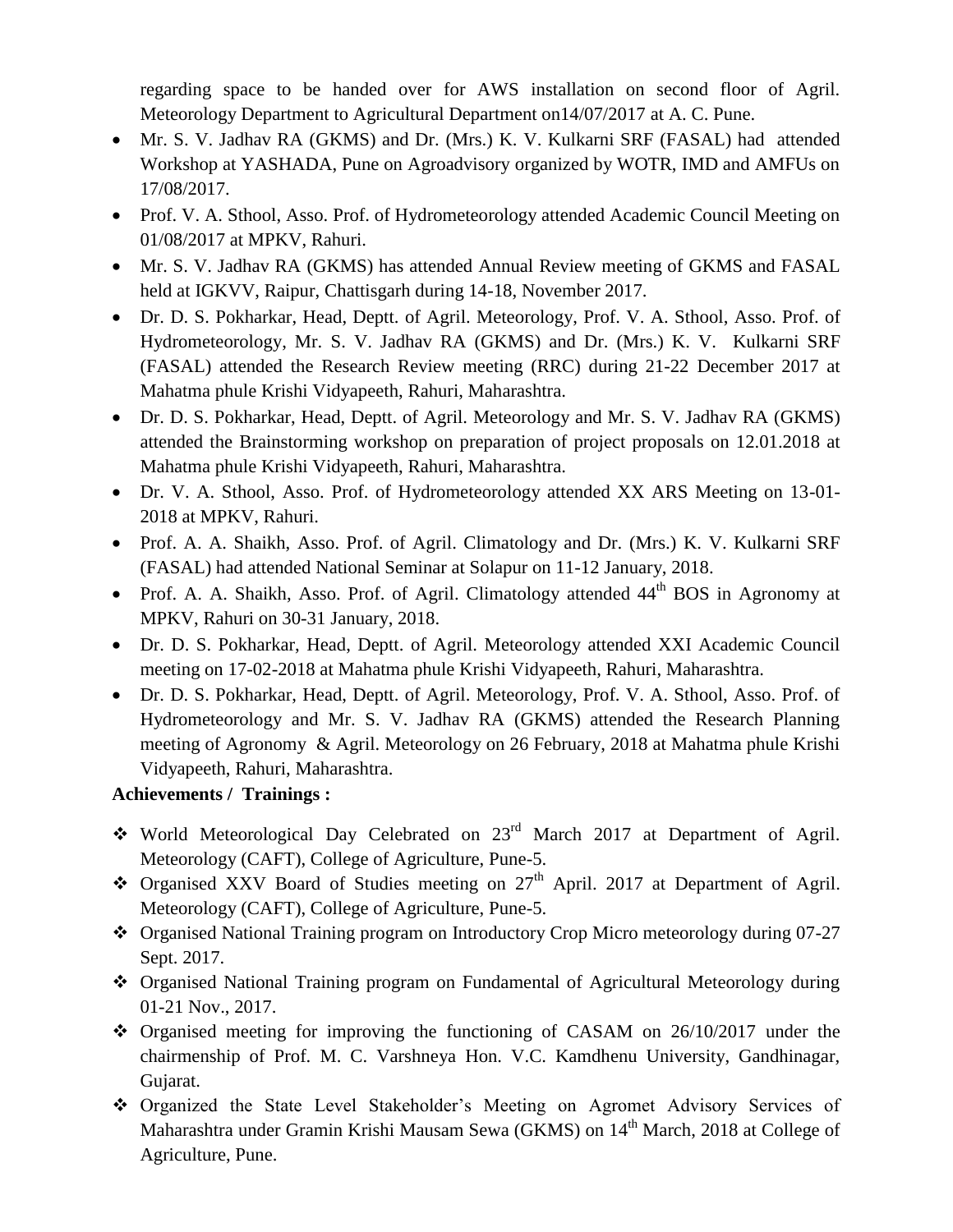Organized the Farmers Awareness Programme (FAP) under Gramin Krishi Mausam Sewa (GKMS) on 21<sup>st</sup> March, 2018 at At. Post.: Markal, Tal.: Khed, Dist.: Pune.

#### **Publications :**

- Kulkarni, K.V.,D.W.Thawal, S. B. Kharbade, A. A. Shaikh and K. B. Jagtap.2017. Economics of potted gerbera with different growth media under protected cultivation in Pune. Internat.J. Agril. Econ. & Mngmnt.7(1):1-6.
- Bagade, S.V., S. B. Kharbade and A. A. Shaikh. 2017. Impact of sowing windows on different yield components and yield of soybean under changing climatic conditions at Pune. Trends in Biosci.10 (10):1891-1893.
- Tupe, A. D., D. W.Thawal, A. A. Shaikh, S. B. Kharbade and R. Balasubramanian. 2017. Evaluation of DSSAT model ver 4.5 for soybean under varied environmental conditions at Pune. Int. J. Pure App. Biosci. 5(2):1-9.
- Shaikh, A. A., S. S. Misal and N.V. Kashid. 2017. Effect of substitution of organic resources on yield in paddy (*Oryza sativa* L.). Trends in Biosci.10 (11) : 2055-2056.
- Shaikh, A. A., S. S. Misal and R. H. Shinde. 2017. Correlations between weather parameters and disease of organic paddy (*Oryza sativa* L.). Trends in Biosci.10 (12) : 2165-2167.
- Shaikh, A. A., S. S. Misal and S. G. Kumbhar. 2017. Correlations between weather parameters and growth, yield contributing characters in organic paddy (*Oryza sativa* L.). Trends in Biosci.10 (12) : 2207-2209.
- Shaikh, A. A., S. S. Misal and N. V. Kashid. 2017. Effect of substitution of organic resources on yield contributing characters in paddy (*Oryza sativa* L.). Trends in Biosci.10 (13) : 2303- 2305.
- Shaikh, A. A., S. S. Misal and R. H. Shinde. 2017. Correlations between weather parameters and pests of organic paddy (*Oryza sativa* L.). Trends in Biosci.10 (13) : 2327-2329.
- Shaikh, A. A., S. S. Misal and R. H. Shinde. 2017. Effect of substitution of organic resources on growth contributing characters in paddy (*Oryza sativa* L.). Trends in Biosci.10 (14) : 2496-2498.
- Prasun Santra, A. A. Shaikh and K.V. Kulkarni. 2017. Effect of growing situations on ginger (*Zingiber officinale* Rosc.) production. Trends in Biosci.10 (14): 2531-2533.
- Nimbalkar, R. R., D. D. Pawar and A. A. Shaikh. 2017. Effect of planting techniques and irrigation regimes on photosynthesis rate of plant cane and ratoon cane. Trends in Biosci.10 (14): 2549-2552.
- Nimbalkar, R. R., D. D. Pawar and A. A. Shaikh. 2017. Effect of planting techniques and irrigation regimes on transpiration rate of plant cane and ratoon cane. Trends in Biosci.10  $(14) : 2553 - 2556.$
- Shaikh, A. A., K. V. Kulkarni and S. V. Bagade. 2017. Nutrient uptake of ginger crop under different growth media and growing situations. Trends in Biosci.10 (20) : 3790-3794.
- Kharbade, S. B., A. A. Shaikh and K. V. Kulkarni. 2017. Effect of planting geometry and topping management on summer sesamum (*Sesamum indicum* L.) in relation to weather parameters. Contemporary Research in India.7(2) : 131-135.
- Kharbade, S. B., A. A. Shaikh and K. V. Kulkarni. 2017. Economics of planting geometry and topping management on summer sesamum (*Sesamum indicum* L.).Contemporary Research in India.7(2) : 165-168.
- Deshmukh, A. P., S. B. Kharbade, A. A. Shaikh and K. V. Kulkarni. 2017. Incidence of thrips on rose and their correlation with weather parameters under polyhouse condition. Contemporary Research in India.7(2) : 235-237.
- Shaikh, A. A., K. V. Kulkarni and Pandi Alekya. 2017. Effect of different organic manures on growth contributing characters in paddy. Contemporary Research in India.7(3) : 28-32.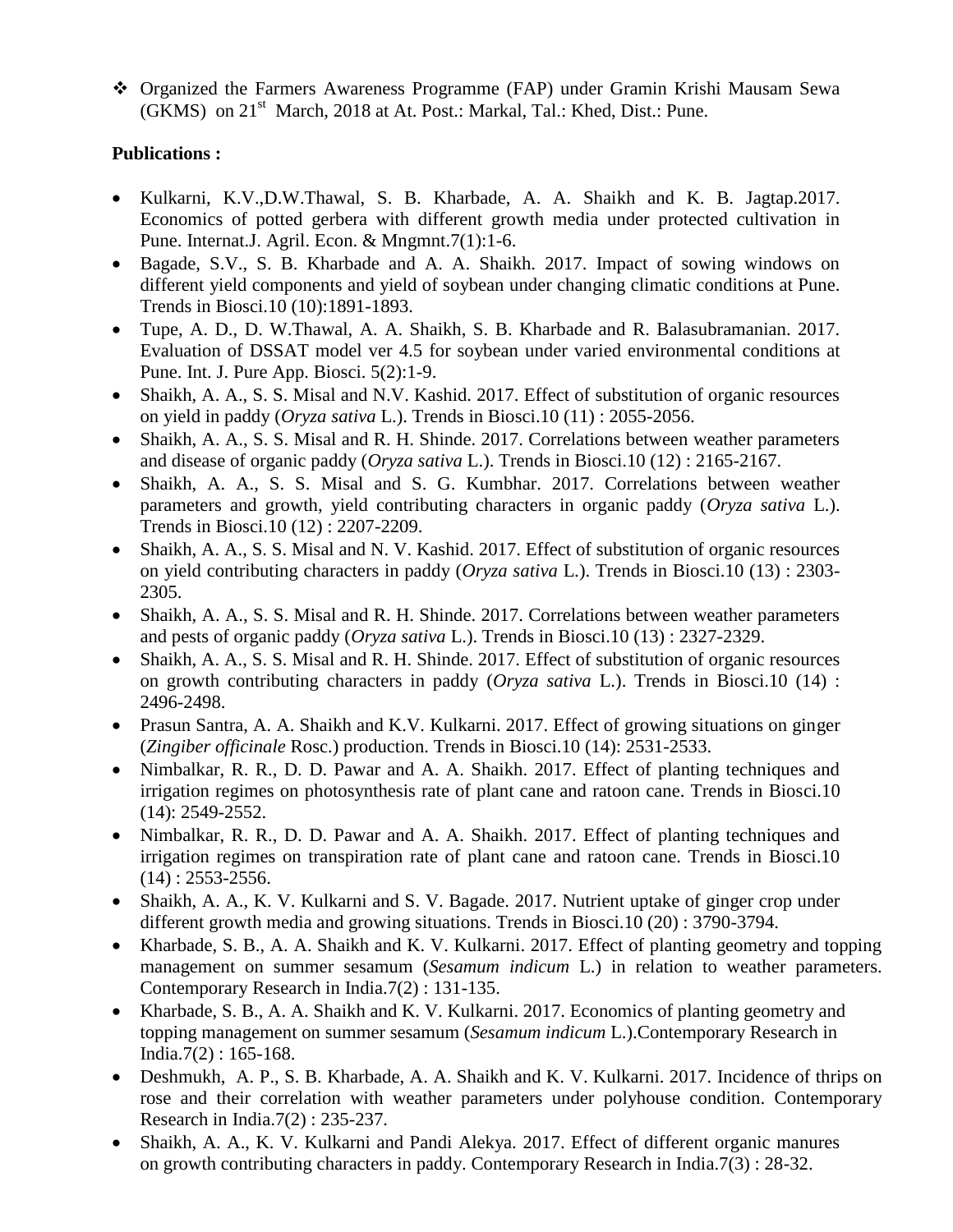- Shaikh, A. A., K. V. Kulkarni , S. V. Bagade and V. A. Sthool. 2017. Correlation between weather parameters and growth characters of ginger under different growing situations. Advances in life Sciences. 6(1) : 31-36.
- Shaikh , A. A., K. V. Kulkarni and N. T. Kunjir. 2017. Yield and quality of paddy as influenced by different organic sources. Trends in Biosci.10 (32) : 6569-6571.
- Shaikh, A. A., K. V. Kulkarni and N. T. Kunjir. 2017. Correlation between weather parameters and growth, yield characters at different growth stages of paddy. Trends in Biosci.10 (32) : 6597-6600.
- Shaikh, A. A., K. V. Kulkarni and N. T. Kunjir. 2017. Economics of paddy under different organic manure sources. Trends in Biosci.10 (32) : 6922-6924.
- Shaikh, A. A., A. G. Jadhav, V. A. Sthool and S. B. Kharabade. 2017. Annual rainfall variability analysis in Satara district of Maharashtra state.Trends in Biosci.10 (37): 7748- 7756.
- Shaikh, A. A., A. G. Jadhav, V. A. Sthool and S. B. Kharabade. 2017. Monthly rainfall variability analysis in Satara district of Maharashtra state. Trends in Biosci.10 (37) : 7802- 7805.
- Shaikh, A. A., A. G. Jadhav, V. A. Sthool and S. B. Kharabade. 2017. Tahsil wise meteorological drought pattern in Satara district of Maharashtra state. Trends in Biosci.10 (38) :7869-7880.
- Shaikh, A. A., A. G. Jadhav, V. A. Sthool and S. B. Kharabade. 2017. Onset and withdrawl pattern of monsoon in Satara district of Maharashtra state. Trends in Biosci.10 (38) : 7898- 7907.
- Shaikh, A. A., A. G. Jadhav, V. A. Sthool and S. B. Kharabade. 2017. Seasonal rainfall variability analysis in Satara district of Maharashtra state. Trends in Biosci.10 (39) : 8120- 8122.
- Shaikh, A. A., A. G. Jadhav, V. A. Sthool and S. B. Kharabade. 2017. Weekly rainfall variability analysis in Satara district of Maharashtra state. Trends in Biosci.10 (39) : 8137- 8144.
- C. S. Chaudhari, D. S. Pokharkar, B. L. Chaudhari and D. M. Firke. 2017. Compatibility of insecticides with entomopathogenic *Nomurea rilegi* against tobacco caterpillar, *Spodoptera litura (F.)* Indian J. Entomology 79(1):37-40.
- K. V. Kulkarni and S. B. Kharbade (2017). Photosynthetically Active Radiation (PAR) and Light use efficiency in Gerbera (*Gerbera jamesonii* L*.*) under Polyhouse. *Contemporary research in India.*7(1) : pp 114-118.
- K. V. Kulkarni, S. B. Kharbade and A. P. Deshmukh. (2017). Correlation of temperature and humidity with yield of Gerbera under protected condition. *Contemporary research in India.*7(2):111-114.
- S. B. Kharbade and K. V. Kulkarni (2017). Correlation between weather parameters and plant growth contributing characters of summer sesamum *Contemporary research in India.* 7(2):33-37.
- S. B. Kharbade and K. V. Kulkarni (2017). Interaction between different spacing and topping management on growth contributing characters in summer sesamum. *Trends in Biosciences.*  10 (24):5138-5141.
- S. B. Kharbade and K.V. Kulkarni (2017). Correlation coefficient between weather parameters and incidence of pests and disease on summer sesamum. *Trends in Biosciences*. 10(24):5177-5179.
- S. B. Kharbade, K. V. Kulkarni and Shinde, G. S. Effect of different topping management on yield contributing characters in summer sesamum. *Trends in Biosciences* 10(27):5856-5858.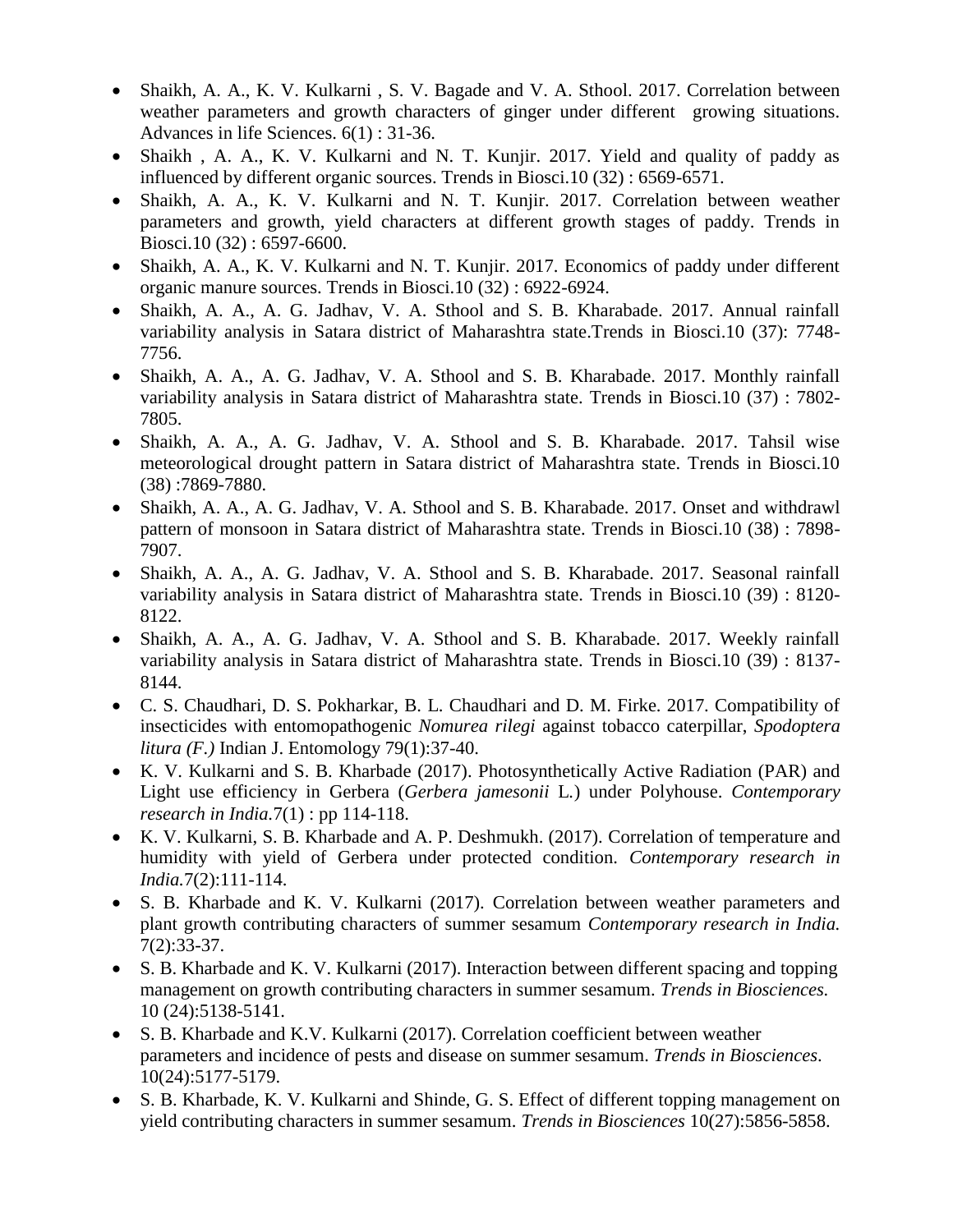- S. B. Kharbade, K. V. Kulkarni and Shinde, G. S. (2017). Effect of different planting geometry (spacings) on growth contributing characters in summer sesamum. *Trends in Biosciences.* 10(27):5899-5902.
- P. A. Shelke, S. B. Kharbade and K. V. Kulkarni. 2017. Sowing Windows and Varieties Effect on Growth and Yield of Sunflower. *Trends in Biosciences* 10(12), Print: 2269-2273.
- P. A. Shelake, S. B. Kharbade, and K. V. Kulkarni (2017). Forewarning model and correlation between weather parameters and thrips of sunflower on different varieties. *Contemporary Research in India.* 7(1): pp 92-96.

#### **Seminar :**

 Bagade, S.V., S. B. Kharbade, K. V. Kulkarni, R. H. Shinde and A. A. Shaikh.2017. Nakshatrawise trend analysis of rainfall at Pune. A paper presented in Seminar on "Confluence of traditional and modern Sciences- A new integral vision for development" held at Bharatiya Vigyan Sammelan and Expo at Fergusson College, Pune, during 11-14<sup>th</sup> May, 2017.

# **Meetings / Achievements / Conferences / Publications / Awards / MOU / Seminar and Visits : 2018-19**

# **Meetings Attended:**

- Dr. D. S. Pokharkar, Head, Deptt. of Agril. Meteorology and Dr. V. A. Sthool, Asso. Prof. of Hydrometeorology attended the Research Finding Release Committee Meeting on 19 April, 2018 at MPKV, Rahuri.
- Dr. D. S. Pokharkar, Head, Deptt. of Agril. Meteorology and Prof. V. A. Sthool, Asso. Prof. of Hydrometeorology attended the Joint Agresco-2018 at Dr. BSKKV, Dapoli, (M.S.) during 24-26 May, 2018 and presented the report.
- Dr. J.D. Jadhav Head, Department of Agril. Meteorology attended the Faculty of Agriculture Meeting at MPKV, Rahuri on13/09/2018.
- Dr. J.D. Jadhav, Head, Deptt. of Agril. Meteorology, Shri. S.V. Jadhav, Research Associate, GKMS and Dr. (Ms.) K.V. Kulkarni, SRF, FASAL participated in Annual Review Meeting of GKMS and FASAL held at Regional Agriculture Research Station, Tirupati, Andhra Pradesh, during the period from 03/12/2018 to 06/12/2018.
- Dr. J.D. Jadhav Head, Department of Agril. Meteorology attended the RRC of Ad-hoc Project (GKMS and FASAL) on 19<sup>th</sup> Dec. 2018 at MPKV, Rahuri.
- Dr. J.D. Jadhav Head, Department of Agril. Meteorology, attended the Pre RRC Meeting of NRM group on 28<sup>th</sup> Dec. 2018 at MPKV, Rahuri.
- Prof. A.A. Shaikh, Prof. of Applied Agril. Climatology attended  $45<sup>th</sup>$  Board of studies meeting in Agronomy on 31-12-2018 & 01-01-2019.
- Dr. J. D. Jadhav, Head, Deptt. of Agril. Meteorology & Dr. V. A. Sthool, Asso. Prof. of Hydrometeorology attended and participated in Research Review meeting (NRM group) conducted on 7<sup>th</sup> January, 2019 at MPKV, Rahuri.
- Dr. V. A. Sthool, Asso. Prof. of Hydrometeorology attended and participated in Research Review meeting (SWCE) conducted on 14  $&15<sup>th</sup>$  January, 2019 at MPKV, Rahuri.
- Dr.V. A. Sthool, Asso. Prof. of Hydrometeorology attended and participated in Research Programme Planning meeting conducted on  $12^{th}$  &  $13^{th}$  February, 2019 at MPKV, Rahuri.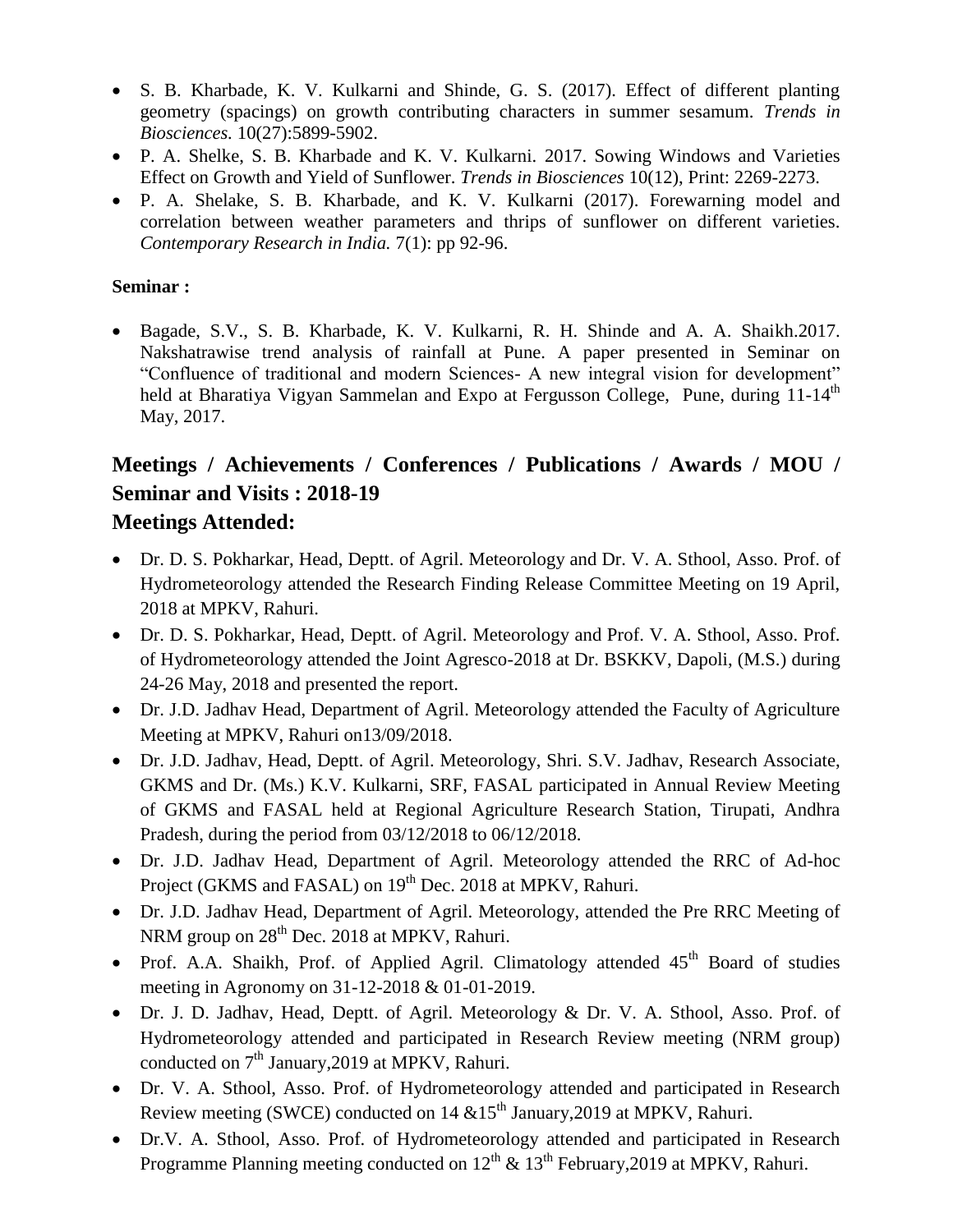- Dr. V. A. Sthool, Asso. Prof. of Hydrometeorology attended and participated in Innovative Research Project proposal meeting conducted on 21<sup>st</sup> February, 2019 held at MPKV, Rahuri.
- Dr. V. A. Sthool, Asso. Prof. of Hydrometeorology attended and participated in Research Programme Planning meeting (SWCE) conducted on  $7<sup>th</sup> March,2019$  at MPKV, Rahuri.
- Dr. J. D. Jadhav, Head, Deptt. of Agril. Meteorology, Dr.V. A. Sthool, Asso. Prof. of Hydrometeorology & Dr. K.V. Kulkarni attended and participated in workshop on Agroadvisory on Mahavedh project held at College of Agriculture, Pune on 19th March, 2019.
- Celebrated "World Meteorological Day" on 23-03-2019 for which Dr. S. C. Bhan, Regional Coordinator, MOES, Mausam Bhavan, IMD, New Delhi was chief guest.

#### **Achievements / Trainings /Meetings:**

- $\bullet$  Organised XXVI<sup>th</sup> Board of Studies meeting on 09<sup>th</sup> May, 2018 at Department of Agril. Meteorology (CAFT), College of Agriculture, Pune-5.
- \* Organised National Training program on Advances in Crop Micro-Meteorology from 26<sup>th</sup> September to 16<sup>th</sup> October, 2018.

#### **Folders :**

- 1) Forewarning Model for Predicting Stem Borer (*Phryneta spinator*) Incidence on Fig (*Ficus carica*) MPKV /EXT.PUB/No.2204/2018.
- 2) Forewarning Model for Predicting Early Shoot Borer (*Chilo infuscatellus*) Incidence in Sugarcane MPKV /EXT.PUB/No.2205/2018.

# **Publications :**

## **Research papers**

- 1. Kharbade, S.B., Kulkarni, K.V. Bhojne, I.R. and Bagade, S.V. 2018. Tahsil wise meteorological drought pattern in Sangli district of Maharashtra State. Multilogic in science. 25(8), April 2018pp154-157
- 2. Subramanyam, G., Kharbade, S.B., Shaikh, A.A.,Balsubramanyian, R. F and, B. B., and Sthool ,V. A. 2018. Thermal indices for sustainable sowing window for *rabi* sorghum in Western Maharashtra Agroclimatic Zone. International Journal of Agril. Sciences, 10 (20):7372-7374
- 3. Subramanyam, G., Kharbade, S.B., Shaikh, A.A.,Balsubramanyian, R. F and Sthool ,V. A. 2018. Effect of date of sowing on the duration of Phenophases in sorghum in Western Maharashtra Agroclimatic Zone. International Journal of Agril. Sciences, 10 (20):7352- 7355
- 4. Kambale, P.S., Kharbade,S. B., Shaikh, A.A., Sthool ,V. A. and Jadhav, J.D. 2018. Effect of weather parameters on growth and yield in Bt Cotton under Pune Region. Contemporary Research in India(ISSN2231-2137), 8(3):168-172
- 5. Kambale, P.S., Kharbade, S. B., Shaikh, A.A., Sthool ,V. A. and Jadhav, J. D. 2018. Growing degree day's requirement for Bt Cotton under different phenophases. Contemporary Research in India (ISSN2231-2137) 2018, 8(3):83-87
- 6. Shweta Gaikwad, Shraddha Bagade and Krishna Kulkarni. 2018. Annual Rainfall variability Analysis in Nandurbar District of Maharashtra State. Contemporary Research in India (ISSN2231-2137), 8(3):75-82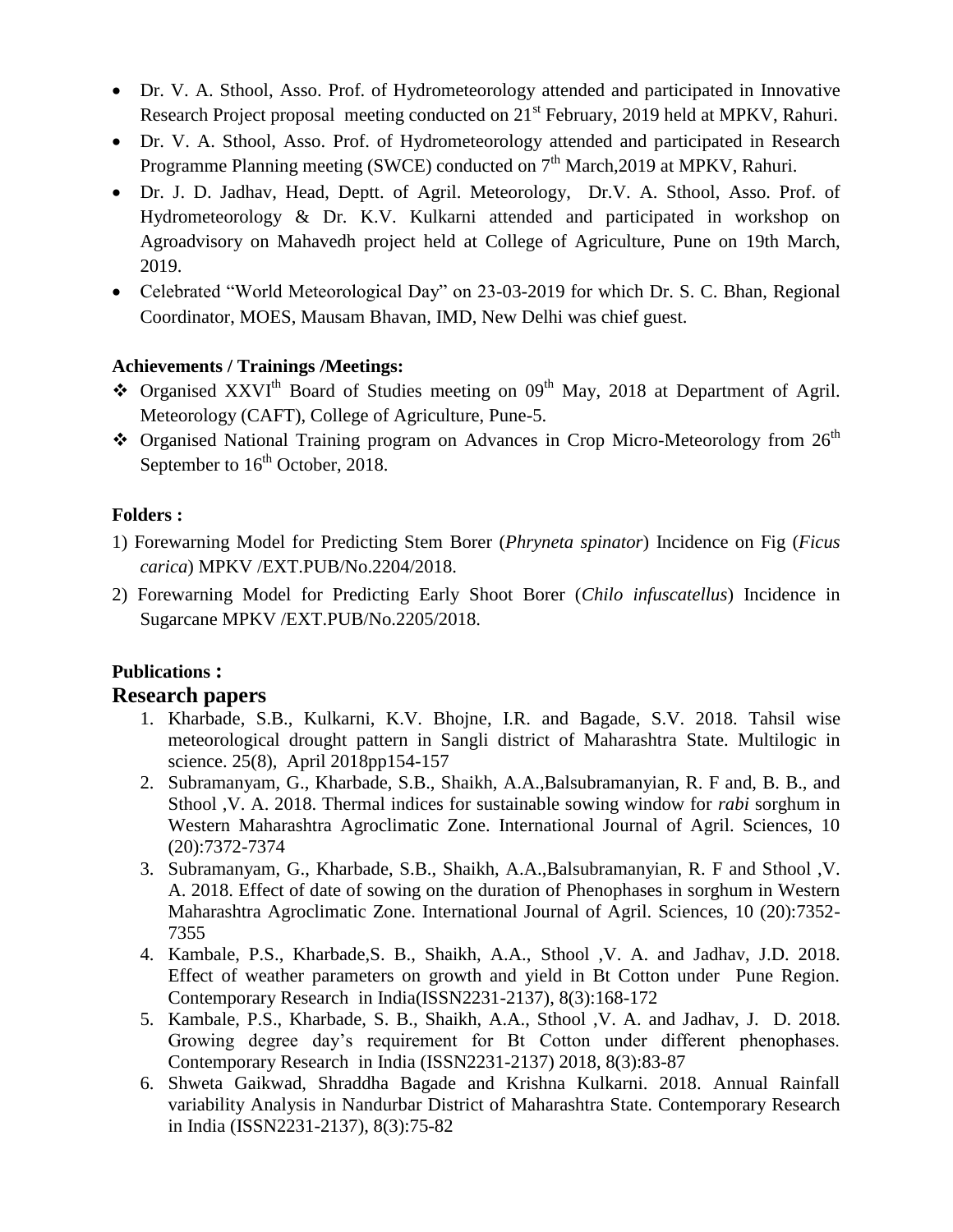- 7. Wankhede, S.Y., Jadhav, J.D. and Shaikh, A.A. 2018. Response of pearlmillet verities to heat unit under different sowing windows in the Scarcity zone of Maharashtra. Contemporary Research in India (ISSN 2231-2137), 8 (3):25-29, 2018.
- 8. Wankhede, S.Y., Jadhav, J.D. and Kharbade, S.B. 2018. Response of *kharif* pearlmillet cultivars to growth attribute under different sowing windows. Contemporary Research in India (ISSN2231-2137), 8 (3):145-151, 2018.
- 9. Shinde, P. B., Jadhav, J. D., Sthool, V. A., Shraddha Bagade and Krishna Kulkarni. 2018. Annual Rainfall Variability Analysis in Jalgaon District of Maharashtra State. Contemporary research in India. 8(4):76- 87 December, 2018.
- 10. Shinde, P. B., Jadhav, J. D., Kulkarni Krishna, Sthool, V.A. and Shraddha Bagade. 2018. Monthly Rainy Days Variability in Jalgaon District of Maharashtra State. Contemporary research in India. 8(4):108-110 December, 2018.

# **Technical :**

- 1. Jadhav, J.D., Krishna Kulkarni, Shraddha Bagade and Shinde, V.A. 2018. Food Security and Climate change on Area, Production and Productivity of Major r*abi* cereals in Western Maharashtra. Paper presented in National seminar on Potential, Prospects and Strategies for Doubling Farmers Income, held during 15-16 Dec., 2018 at Dr. PDKV, Akola.pp:29.
- 2. Krishna Kulkarni, Jadhav, J.D., Shinde, V.A. and Shraddha Bagade 2018. Consequences on Food Security and effect of Climate change on Production of Major *Kharif* cereals in Western Maharashtra. Paper presented in National seminar on Potential, Prospects and Stategies for Doubling Farmers Income, held during 15-16 Dec. 2018 at Dr. PDKV, Akola.pp:25.
- 3. Bagade, S. V., Kulkarni, K. V. and Jadhav, J.D. 2019. Nakshtra wise Trend analysis of rainfall at Pune station. International Symposium on "Advances in Agrometeorology for Managing Climatic Risks of Farmers" INAGMET 2019 (11-13 February, 2019) Auditorium, JNU, New Delhi. pp :92.
- 4. Krishna Kulkarni, Shradha Bagade and Jadhav, J.D. 2019. Growth media/ Rootzone Temperature analysis in Gerbera under Poly house condition. International Symposium on "Advances in Agrometeorology for Managing Climatic Risks Of Farmers" INAGMET 2019 (11-13 February, 2019) JNU, New Delhi. pp:238.
- 5. Jadhav, J.D., Shradha Bagade, Krishna Kulkarni, Sthool, V.A., Shaikh, A.A and Jadhav S.V. 2019. Climate change and food security on production of major *rabi* cereals in western Maharashtra. International Symposium on "Advances in Agrometeorology for Managing Climatic Risks of Farmers" INAGMET 2019 (11-13 February, 2019) Auditorium, JNU, New Delhi. pp.:166.
- 6. Kulkarni, J. R., Kothawale, D. R., Kulkarni, K. and Jadhav, J. D. 2019. Variability of taluka-wise June rainfall distribution in the Pune district for decision support to farmers for sowing operations. Annual Monsoon Workshop-2018 & Prof D. R. Sikka Memorial National Symposium during 28-30 March, 2019. Bulletin of the Indian Meteorological Society, Pune Chapter 18(3), March, 2019, pp:16.
- 7. Kulkarni Krishna, Jadhav, J.D. Shraddha Bagade, Shaikh, A.A. and Sthool, V.A. 2019. Block level Meteorological Drought Pattern and Contingency crop planning in Jalgon District of Maharashtra State. Annual Monsoon Workshop-2018 & Prof. D.R. Sikka Memorial National Symposium during 28-30 March, 2019. Bulletin of the Indian Meteorological Society, Pune Chapter 18(3), March, 2019 pp:20.
- 8. Kulkarni, J. R., Kothawale, D. R., Kulkarni, K. and Jadhav, J. D. 2019. Understanding the characteristics of rainfall events in the months of December- February over Maharashtra for risk assessment and crop damages. Annual Monsoon Workshop-2018 &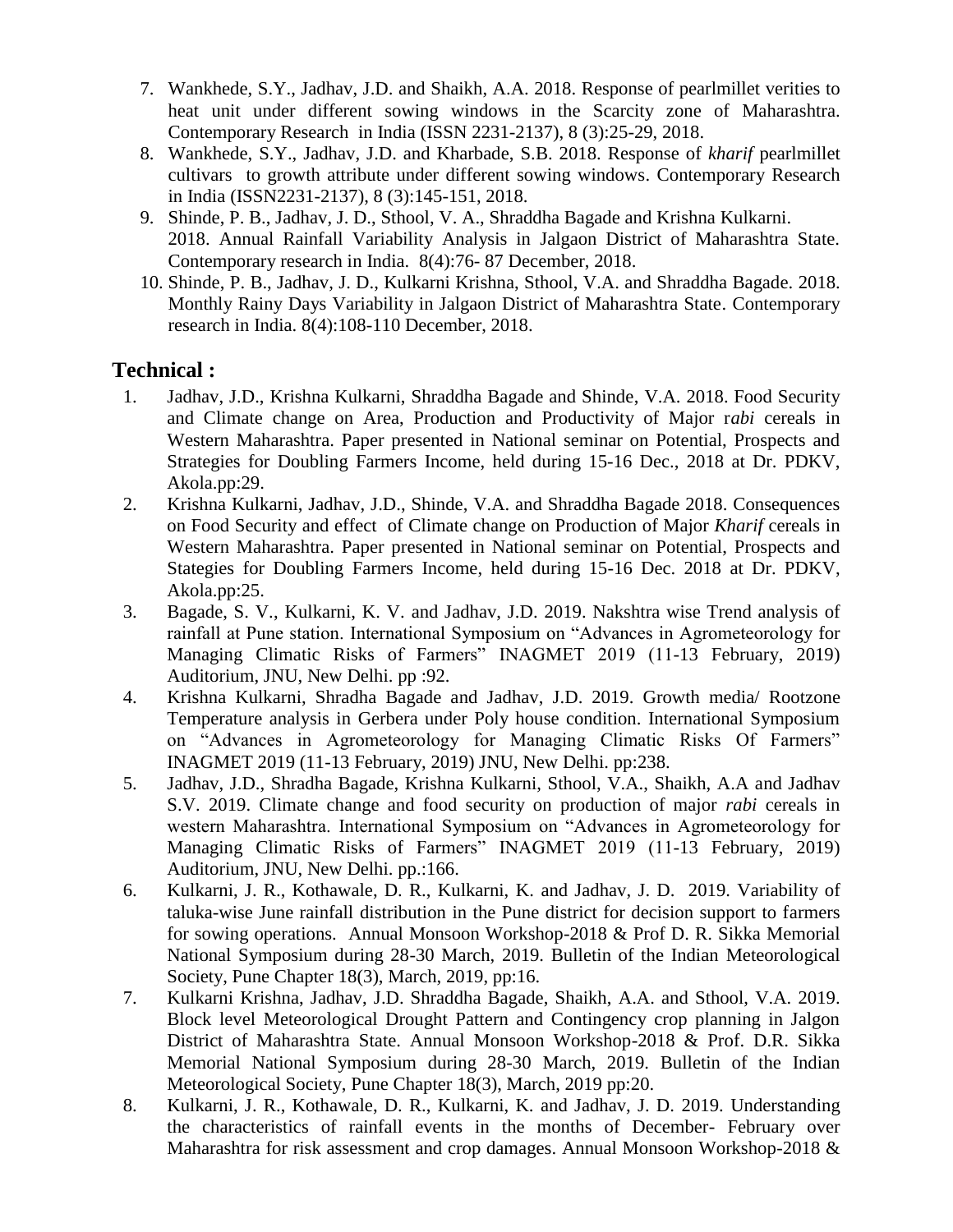Prof. D. R. Sikka Memorial National Symposium during 28-30 March, 2019. Bulletin of the Indian Meteorological Society, Pune Chapter 18(3), March, 2019 pp:38.

- 9. Isabella Job, Jadhav, J.D. and Kulkarni, K.V. 2019. Effect of climate change on production and productivity of major *rabi* cereal crops in western Maharashtra. Annual Monsoon Workshop-2018 & Prof. D.R. Sikka Memorial National Symposium during 28- 30 March, 2019. Bulletin of the Indian Meteorological Society, Pune Chapter. 18(3), March, 2019 pp: 57.
- 10. Jadhav, J.D., Shraddha Bagade, Kulkarni Krishna, Shaikh A.A. and Sthool V.A. 2019. Rainfall probability analysis using of statistical equations models and contingency crop planning in Solapur. Annual Monsoon Workshop-2018 & Prof. D.R. Sikka Memorial National Symposium during 28-30 March, 2019. Bulletin of the Indian Meteorological Society, Pune Chapter. 18(3), March, 2019 pp: 68.
- 11. Sthool, V.A., Shaikh, A.A., Kulkarni Krishna, Jadhav, J.D. and Shraddha Bagade 2019. Studies on Rainfall Erosivity Indices for Solapur of Maharashtra State. Annual Monsoon Workshop-2018 & Prof. D.R. Sikka Memorial National Symposium during 28-30 March, 2019. Bulletin of the Indian Meteorological Society, Pune Chapter 18(3), March, 2019 pp: 75.
- 12. Shraddha Bagade, Shaikh, A.A., Kulkarni Krishna, Jadhav, J. D. and Sthool, V.A. 2019. Impact of different intercropping systems on micrometeorological conditions of soybean crop at Pune. Annual Monsoon Workshop-2018 & Prof. D.R. Sikka Memorial National Symposium during 28-30 March, 2019. Bulletin of the Indian Meteorological Society, Pune Chapter 18(3), March, 2019 pp: 91.
- 13. Tayade, P.P., Kamble, A.B., Jadhav, J.D., Sthool, V.A. and Kulkarni, K.V. 2019. Characterization of rainfall of Satara District of Maharashtra. Annual Monsoon Workshop-2018 & Prof. D.R. Sikka Memorial National Symposium during 28-30 March, 2019. Bulletin of the Indian Meteorological Society, Pune Chapter 18(3), March, 2019 pp :102.

# **Book Chapters:**

- 1. Jadhav, J.D., Sthool, V.A. and Bagade, S.V. 2018. Precipitation-rainfall probability analysis. National Training Program on Advances in Crop Micrometeorology held at Department of Agricultural Meteorology, College of Agriculture, Pune from  $26<sup>th</sup>$  Sept., to 16th Oct., 2018. ISBN No. 978-81-937866-1-1. MPKV/EXTN/PUB.,No 2206/2018.pp:32- 45.
- 2. Jadhav, J.D., Shaikh, A.A., Jadhav, S.V. and Kulkarni, K.V. 2018. Agro Advisory A Boon to Farmer. National Training Program on Advances in Crop Micrometeorology held at Department of Agricultural Meteorology, College of Agriculture, Pune from  $26^{th}$  Sept., to  $16^{th}$  Oct., 2018. ISBN No. 978-81-937866-1-1. MPKV/EXTN/PUB.No to  $16^{th}$  Oct., 2018. ISBN No. 978-81-937866-1-1. MPKV/EXTN/PUB.No 2206/2018.pp:46-51.
- 3. Bagade, S. V. and Jadhav, J. D. 2018. Basic Concepts of Agricultural Meteorology. National Training Program on Advances in Crop Micrometeorology held at Department of Agricultural Meteorology, College of Agriculture, Pune from  $26<sup>th</sup>$  Sept., to  $16<sup>th</sup>$  Oct., 2018. ISBN No. 978-81-937866-1-1. MPKV/EXTN/PUB.No 2206/2018..pp:52-62.
- 4. Gorantiwar, S.D. and Sthool, V. A. 2018. Soil Water Balance Simulation Model. National Training Program on Advances in Crop Micrometeorology held at Department of Agricultural Meteorology, College of Agriculture, Pune from  $26<sup>th</sup>$  Sept., to  $16<sup>th</sup>$  Oct., 2018. ISBN No. 978-81-937866-1-1. MPKV/EXTN/PUB.No 2206/2018.pp:87-97.
- **5.** Amrutsagar, V. M. and Jadhav, J. D. 2018. Combating with Climate Change by Real Time Contingency Implementation Under Dry Land Condition. National Training Program on Advances in Crop Micrometeorology held at Department of Agricultural Meteorology,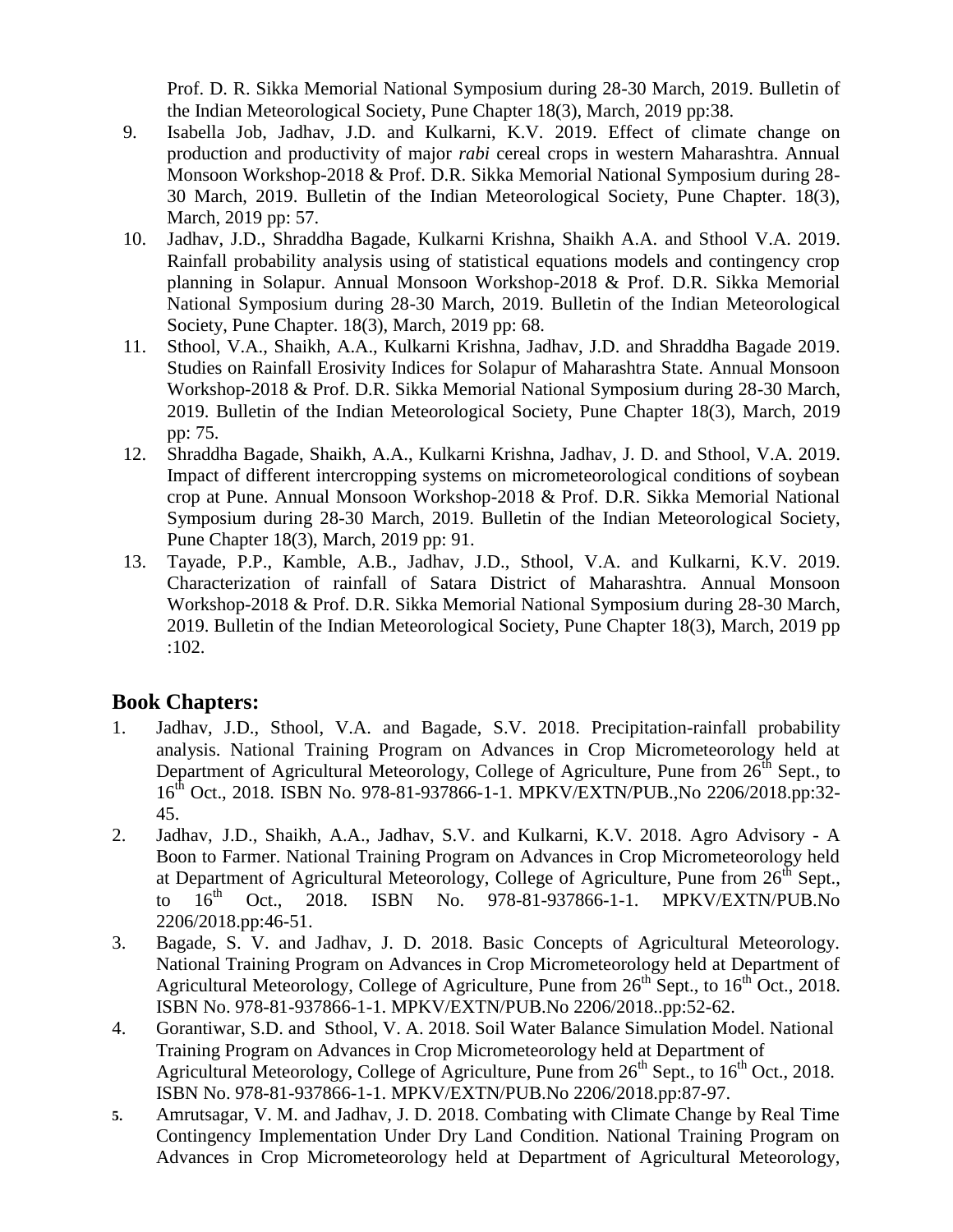College of Agriculture, Pune from  $26^{th}$  Sept., to  $16^{th}$  Oct., 2018. ISBN No. 978-81-937866-1-1. MPKV/EXTN/PUB.No 2206/2018.

- 6. Bansod, R. D., Sthool, V. A. and Upadhye, S. K. 2018. Estimation of Water Requirement for Vegetables and Horticultural Crops. National Training Program on Advances in Crop Micrometeorology held at Department of Agricultural Meteorology, College of Agriculture, Pune from  $26<sup>th</sup>$  Sept., to  $16<sup>th</sup>$  Oct., 2018. ISBN No. 978-81-937866-1-1. MPKV/EXTN/PUB.No 2206/2018.pp: 280-285.
- 7. Thawal D. W., Jadhav S. V. and Kulkarni K. V. 2108. FROST: Prediction and Protection Methods. Advances in Crop Micrometeorology. National Training Program on Advances in Crop Micrometeorology held at Department of Agricultural Meteorology, College of Agriculture, Pune from  $26<sup>th</sup>$  Sept., to  $16<sup>th</sup>$  Oct., 2018. ISBN No. 978-81-937866-1-1. MPKV/EXTN/PUB.No 2206/2018.pp: 292-298.
- 8. Sthool, V. A., Upadhye, S. K., Bansod, R. D. and Amrutsagar, V. M. 2108. Watershed Development Programme: Key to sustainable Agriculture. National Training Program on Advances in Crop Micrometeorology held at Department of Agricultural Meteorology, College of Agriculture, Pune from  $26^{th}$  Sept., to  $16^{th}$  Oct., 2018. ISBN No. 978-81-937866-1-1. MPKV/EXTN/PUB.No 2206/2018.pp: 299-305.
- 9. Upadhye, S. K., Sthool, V. A., Jadhav, J.D., Bansod, R. D. 2018. Trend Analysis of Rainfall. Advances in Crop Micrometeorology. National Training Program on Advances in Crop Micrometeorology held at Department of Agricultural Meteorology, College of Agriculture, Pune from  $26<sup>th</sup>$  Sept., to  $16<sup>th</sup>$  Oct.,  $2018$ . ISBN No. 978-81-937866-1-1. MPKV/EXTN/PUB.No 2206/2018.pp: 306-312.
- 10. Jadhav, J.D., Chinchorkar, S. S. and Sthool, V.A. 2018. Time Series Forecasting Using Stochastic Models. Advances in Crop Micrometeorology. National Training Program on Advances in Crop Micrometeorology held at Department of Agricultural Meteorology, College of Agriculture, Pune from  $26^{th}$  Sept., to  $16^{th}$  Oct., 2018. ISBN No. 978-81-937866-1-1. MPKV/EXTN/PUB.No 2206/2018.pp 351-360.
- 11. Jadhav, J.D., Chinchorkar, S. S. and Sthool, V.A. 2018. Conventional Agromet Observatory. Advances in Crop Micrometeorology. National Training Program on Advances in Crop Micrometeorology held at Department of Agricultural Meteorology, College of Agriculture, Pune from  $26^{th}$  Sept., to  $16^{th}$  Oct., 2018. ISBN No. 978-81-937866-1-1. MPKV/EXTN/PUB.No 2206/2018.pp: 360-376.
- 12. Gaikwad, U.S., Jadhav, J.D. and Sthool, V.A. 2018. Global Climate Change its Impacts on Livestock and Strategies for Adaption in India. National Training Program on Advances in Crop Micrometeorology held at Department of Agricultural Meteorology, College of Agriculture, Pune from  $26^{th}$  Sept., to  $16^{th}$  Oct., 2018. ISBN No. 978-81-937866-1-1. MPKV/EXTN/PUB.No 2206/2018.pp: 401-407.
- 13. Salunke, S. S., Jadhav, S. V. and Kulkarni, K. V. 2018. Atmospheric Moisture. Advances in Crop Micrometeorology. National Training Program on Advances in Crop Micrometeorology held at Department of Agricultural Meteorology, College of Agriculture, Pune from  $26<sup>th</sup>$  Sept., to  $16<sup>th</sup>$  Oct., 2018. ISBN No. 978-81-937866-1-1. MPKV/EXTN/PUB.No 2206/2018.pp: 418-427.
- 14. Balasubramaniyam, R. and Kulkarni, K. V. 2018. DSSAT- based Crop Yield Forecasting. Advances in Crop Micrometeorology. National Training Program on Advances in Crop Micrometeorology held at Department of Agricultural Meteorology, College of Agriculture, Pune from  $26<sup>th</sup>$  Sept., to  $16<sup>th</sup>$  Oct., 2018. ISBN No. 978-81-937866-1-1. MPKV/EXTN/PUB.No 2206/2018.pp: 432-444.
- 15. Jadhav, J. D. and Karande, B. I. 2018. Radiation Measurement by Pyranometer, Point Quantum Sensor and Photometric Sensor. National Training Program on Advances in Crop Micrometeorology held at Department of Agricultural Meteorology, College of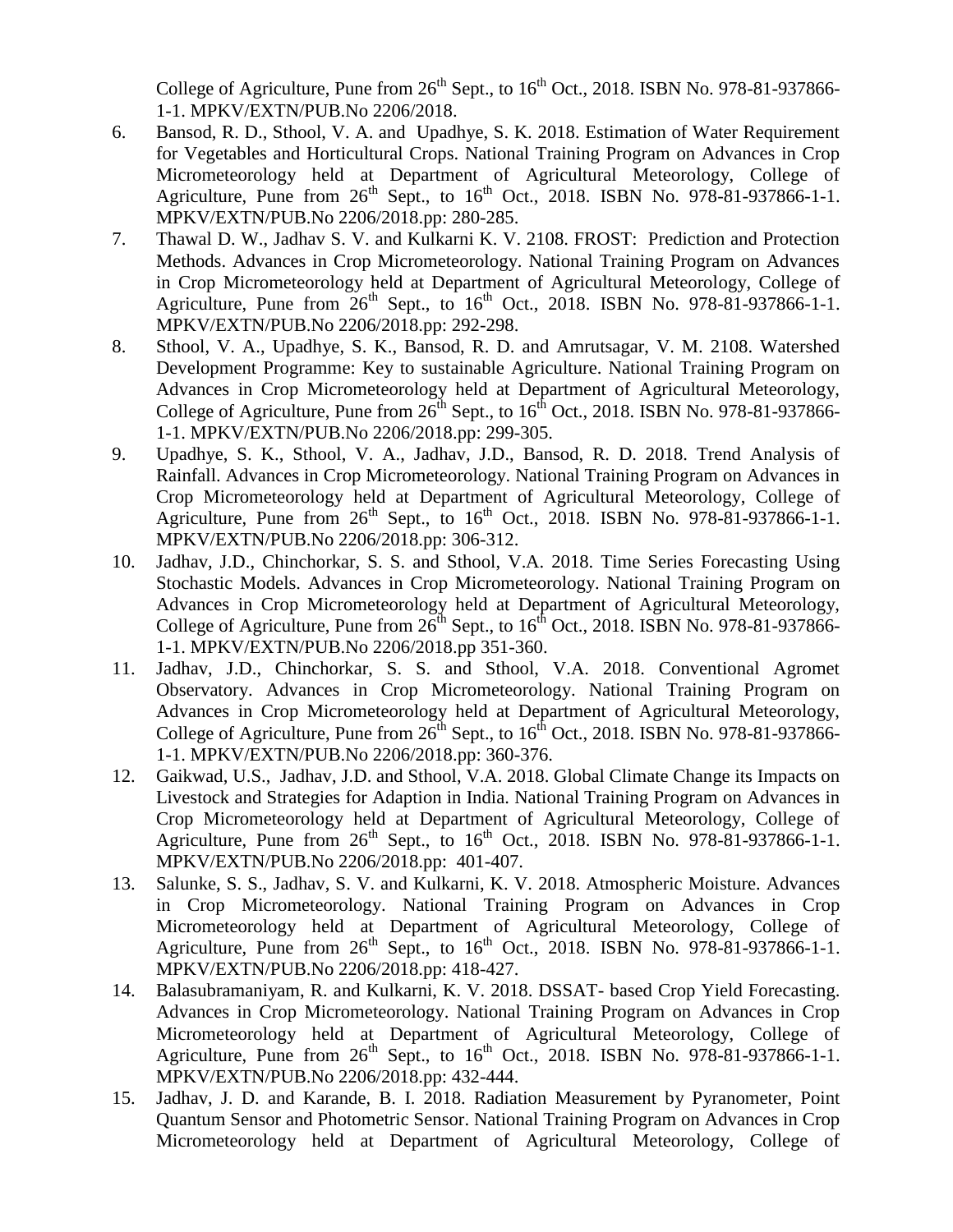Agriculture, Pune from  $26^{th}$  Sept., to  $16^{th}$  Oct., 2018. ISBN No. 978-81-937866-1-1. MPKV/EXTN/PUB.No 2206/2018.pp: 445-453.

- 16. Jadhav, J. D. and Karande, B. I. 2018. Measurement of Transpiration by Steady State Porometer. Advances in Crop Micrometeorology. National Training Program on Advances in Crop Micrometeorology held at Department of Agricultural Meteorology, College of Agriculture, Pune from  $26^{th}$  Sept., to  $16^{th}$  Oct., 2018. ISBN No. 978-81-937866-1-1. MPKV/EXTN/PUB.No 2206/2018.pp: 454-457.
- 17. Shaikh, A. A. and Sthool, V. A. 2018. Measurement of air temperature. Advances in Crop Micrometeorology. National Training Program on to be held from 26th Sept., to 16th Oct., 2018. ISBN No. 978-81-937866-1-1. MPKV/EXTN/PUB.No 2206/2018.pp: 458-464.

#### **Seminar/ Workshop:**

- 1) Dr. J.D. Jadhav Head, Dept. of Agril. Met. attended the Bi-Annual workshop on AICRP on Agrometeorology at Vijayapura, Karnataka during 15-17 Nov. 2018.
- 2) Dr. J.D. Jadhav Head, Dept. of Agril. Met and Dr. (Ms.) K. V. Kulkarni, SRF, FASAL, attended XVII Shri Vasantrao Naik Memorial National Seminar on "Potential, Prospects & Strategies for Doubling Farmers Income" during December 15-16, 2018 at Dr. PDKV, Akola, Maharashtra.
- 3) Dr. J. D. Jadhav, Head, Deptt. of Agril. Meteorology & Dr. K. V. Kulkarni attended and participated in International symposium on Advances in Agrometeorology for managing climatic risks of farmers (INAGMET-2019) held at New Delhi w.e.f.11 to  $13<sup>th</sup>$  February, 2019.
- 4) Dr. J.D. Jadhav Head, Dept. of Agril. Met. Dr. V.A. Sthool, Assoc. Prof. of Hydrometeorology, Dr. (Ms.) K. V. Kulkarni, SRF, FASAL, and Students attended Annual Monsoon Workshop (AMW-2018)& Prof. D.R. Sikka Memorial National Symposium on "Role of Weather & Climate Observations and Forecasting on Increasing Agricultural Productivity & Risk Management" during 28-30 March, 2019 at IITM, Pashan, Pune.

# **Meetings / Achievements / Conferences / Publications / Awards / MOU / Seminar and Visits : 2019-20**

#### **Meetings Attended:**

 Agromet Advisory is being prepared in consultation with University Scientists, Deptt. of Agriculture and IMD scientists on every Tuesday and Friday and submitted to All India Radio to broadcast for the benefit of farming community.

#### **Achievements / Trainings /Meetings:**

- $\bullet$  Organised XXVII Board of Studies meeting on 04<sup>th</sup> April, 2019 at Department of Agril. Meteorology (CAFT), College of Agriculture, Pune-5.
- Organised National Training program on Recent Advances in Crop Micrometeorology from Advances in Crop Micro-Meteorology from  $17<sup>th</sup>$  September to  $07<sup>th</sup>$  October, 2019.

#### **Awards**

 Award of Best Poster Paper presentation in International Symposium on "Advances in Agrometeorology for Managing Climatic Risks of Farmers" INAGMET 2019 (11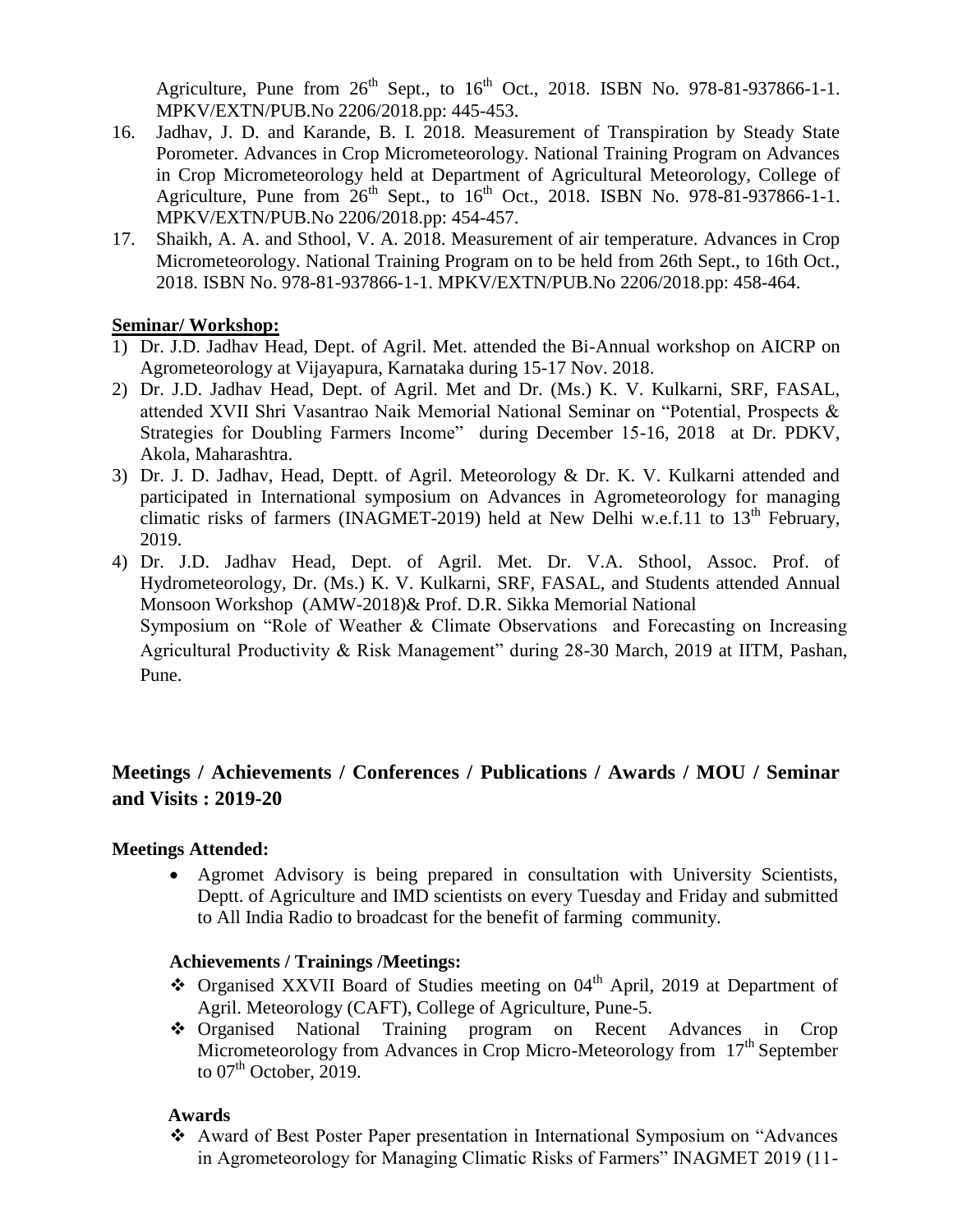13 February, 2019) Auditorium, JNU, New Delhi.

 Award of Best Oral Paper presentation in Annual Monsoon Workshop (AMW-2018)& Prof. D.R. Sikka Memorial National Symposium on "Role of Weather & Climate Observations and Forecasting on Increasing Agricultural Productivity & Risk Management" during 28-30 March 2019 at IITM, Pashan, Pune

#### **Publications :**

| <b>SN</b>      | <b>Author</b>                    | <b>Title</b>                                     | <b>Journal Name</b> | <b>NASS</b>   |
|----------------|----------------------------------|--------------------------------------------------|---------------------|---------------|
|                |                                  |                                                  |                     | <b>Rating</b> |
| $\mathbf{1}$   | Shinde, V. A., Jadhav, J. D.,    | Climate<br>change<br>impact<br>on                | Contemporary        | 3.23          |
|                | Pawar, P. B., Londhe, V. M.,     | production,<br>productivity<br>of                | Research<br>in      |               |
|                | J.<br><b>B.</b><br>Patil,<br>and | major <i>rabi</i> cereals in western             | <i>India</i>        |               |
|                | Amrutsagar, V.M.                 | Maharashtra.                                     |                     |               |
| $\overline{2}$ | Patil, S. V., Shinde, V. A.,     | Farming system: a tool for                       | Contemporary        | 3.23          |
|                | Jadhav, J. D., Pawar, P. B.,     | sustainability<br>and<br>livelihood              | Research<br>in      |               |
|                | Amrutsagar, V. M., Gethe, R.     | security for farmers in<br>the                   | <b>India</b>        |               |
|                | M. and Patil, B. D.              | scarcity zone of Maharashtra.                    |                     |               |
| $\overline{3}$ | Upadhye, S. K., Sanglikar, R.    | of<br>drought<br>Assessment<br>and               | Contemporary        | 3.23          |
|                | V., Jadhav, J. D., Kadam, B.     | monthly rainfall variability in                  | Research<br>in      |               |
|                | S., Pawar, P. B.<br>and          | Dahiwadi tehsil of Satara district               | <b>India</b>        |               |
|                | Amrutsagar, V. M.                | under scarcity zone of western                   |                     |               |
|                |                                  | Maharashtra.                                     |                     |               |
| 4              | Jadhav, J. D., Shinde, V. A.,    | Climate<br>change<br>impact<br>on                | Contemporary        | 3.23          |
|                | Pawar, P. B., Patil, J. B. and   | productivity<br>production,<br>of                | Research<br>in      |               |
|                | Amrutsagar, V. M.                | major kharif cereals in western                  | <b>India</b>        |               |
|                |                                  | Maharashtra.                                     |                     |               |
| 5              | Londhe, V. M., Jadhav, J. D.,    | Probability of rainfall in scarcity              | Contemporary        | 3.23          |
|                | Pawar, P. B., Shinde, V. A.      | zone of Maharashtra.                             | Research<br>in      |               |
|                | Kolse, R. H. and Amrutsagar,     |                                                  | <b>India</b>        |               |
|                | V. M.                            |                                                  |                     |               |
| 6              | Pawar, P. B., Surve, U. S.,      | Consumptive<br>use,<br>water use                 | Contemporary        | 3.23          |
|                | Pawar, A. B., Jadhav, J. D.,     | efficiency<br>and<br>moisture                    | Research<br>in      |               |
|                | Londhe,<br>V.                    | extraction pattern of summer                     | <i>India</i>        |               |
|                | M., Amrutsagar, V. M.            | millet<br>pearl<br>in<br>western<br>Maharashtra. |                     |               |
| $\overline{7}$ | Jadhav, B. T., Jadhav, J. D.,    | Agro Advisories : A boon for                     | Contemporary        | 3.23          |
|                | Shinde, V. A., Pawar, P. B.,     | crop planning.                                   | Research<br>in      |               |
|                | Londhe, V.M., Amrutsagar, V.     |                                                  | <b>India</b>        |               |
|                | M.                               |                                                  |                     |               |
| 8              | Wankhede, S. Y., Jadhav, J.      | Response of kharif pearl millet                  | Contemporary        | 3.23          |
|                | D., Pawar, P. B., Kharbade,      | cultivars to<br>different sowing                 | Research<br>in      |               |
|                | S. B. and Shaikh, A. A.          | windows.                                         | <b>India</b>        |               |
| 9              | Thorve, S. B., Jadhav, J. D.,    | Agromet advisories a guide for                   | Journal<br>$\phi$ f | 6.40          |
|                | Pawar, P. B., Amrutsagar, V.     | sustainability : a case study in                 | Agrometeorolo       |               |
|                | M., Bhanavase, D. B. &           | water<br>scarcity<br>zone<br>of                  | gy                  |               |
|                | Upadhye, S. K.                   | Maharashtra.                                     |                     |               |
| 10             | Patil, J. B., Jadhav, J. D.,     | Know the Rainfall Probabilities                  | Contemporary        | 3.23          |
|                | Narute, G. P., Kolse, R. H.      | Harvest<br>Rainwater<br>in<br>and                | Research<br>in      |               |
|                | and Amrutsagar, V. M.            | Scarcity Areas of Maharashtra.                   | <b>India</b>        |               |
| 11             | Pawar, S. M., Jadhav, J. D.,     | Soil Type and Rainfall Based                     | Contemporary        | 3.23          |
|                | Mohalkar, S. S., Patil, J. B.    | Suggested Cropping Pattern for                   | Research<br>in      |               |
|                | Kolse, R. H. and Amrutsagar      | <b>Districts</b><br>of<br>Western<br>the         | <b>India</b>        |               |
|                | V. M.                            | Maharashtra                                      |                     |               |
| 12             | Mohalkar, S. S., Shinde, V.      | Adaptation<br><b>Strategies</b><br>of            | Contemporary        | 3.23          |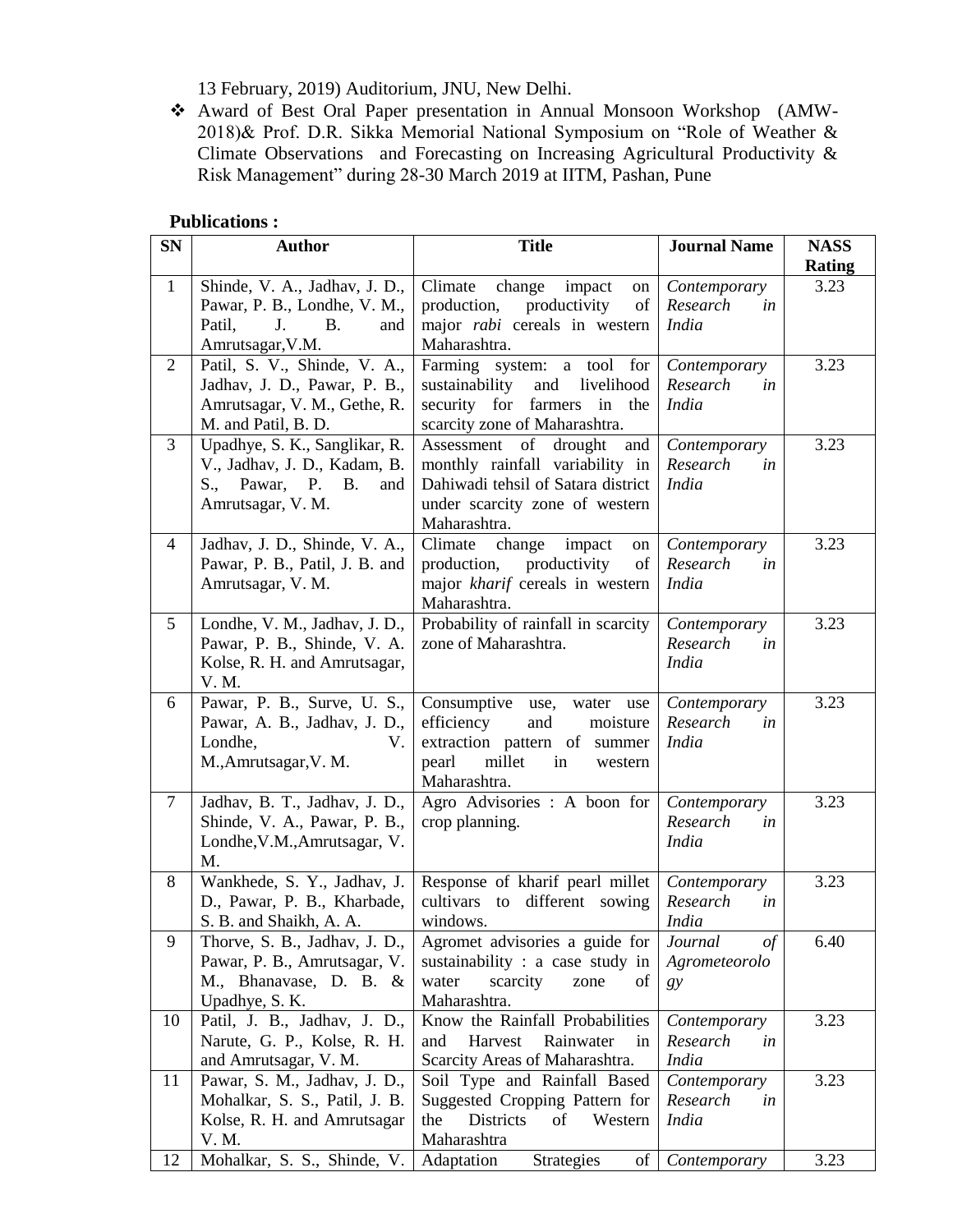|    | A., Pawar, S. M., Jadhav J.                          | Livestock on Impacts of Climate                                 | Research<br>in           |      |
|----|------------------------------------------------------|-----------------------------------------------------------------|--------------------------|------|
|    | D. and Amrutsagar V. M.                              | Change in Maharashtra.                                          | <i>India</i>             |      |
| 13 | Patil, M. R., Jadhav, J. D.,                         | Statistical Equations Models for                                | Contemporary             | 3.23 |
|    | Kolse, R. H., Kadam, D. D.,                          | Rainfall Prediction.                                            | Research<br>in           |      |
|    | Shinde, V. A. Narute, G. P.                          |                                                                 | <b>India</b>             |      |
|    | and Amrutsagar, V. M.                                |                                                                 |                          |      |
| 14 | Sanglikar, R. V., Upadhye, S.                        | Development of Constants in                                     | Contemporary             | 3.23 |
|    | K., Pardhe, D. D., Jadhav, J.                        | Intensity-Frequency-<br>Rainfall                                | Research<br>in           |      |
|    | D., Amrutsagar, V. M.,                               | Duration<br>Equation                                            | <b>India</b>             |      |
|    | Chary, G. Ravindra.                                  | forPandharpur<br>in<br>Solapur                                  |                          |      |
|    |                                                      | District.                                                       |                          |      |
| 15 | Choramale Vikas, Kolse, R.                           | Variability of Rainfall in Solapur                              | Contemporary             | 3.23 |
|    | H. and Jadhav J. D.                                  | District (MS).                                                  | Research<br>in           |      |
|    |                                                      |                                                                 | <b>India</b>             |      |
| 16 | Inamke, N. M., Shinde, V.<br>A., Khadtare, S. V. and | Comparative<br>Economics<br>of<br>Sunflower<br>Safflower<br>and | Contemporary<br>Research | 3.23 |
|    | Jadhav, J. D.                                        | Cultivation<br>of<br>Western                                    | in<br><i>India</i>       |      |
|    |                                                      | Maharashtra.                                                    |                          |      |
| 17 | Kadam, D. D., Jadhav, J. D.                          | Crop Phenology and Thermal                                      | Contemporary             | 3.23 |
|    | and Jadhav, Y. R.                                    | Indices in Relation to Seed Yield                               | Research<br>in           |      |
|    |                                                      | of<br>Safflower                                                 | <b>India</b>             |      |
|    |                                                      | (Carthamustinctorius L.)                                        |                          |      |
| 18 | Chavan K. K., Khobragade                             | Response of different soybean                                   | Contemporary             | 3.23 |
|    | A. M., Londhe V. M., Gethe                           | varieties under different sowing                                | Research<br>in           |      |
|    | R. M. and Jadhav J. D.                               | marathwada<br>windows<br>under                                  | <b>India</b>             |      |
|    |                                                      | region.                                                         |                          |      |
| 19 | Shradha Bagade, Jadhav J.D.,                         | Rainfall<br>Weekly<br>Variability                               | Trends<br>in             | 3.94 |
|    | Shaikh A.A., Sthool V.A.                             | Analysis in Nandurbar District                                  | <b>Biosciences</b>       |      |
|    | and Krishna Kulkarni                                 | of Maharashtra State                                            |                          |      |
| 20 | Shinde P. B., Jadhav J. D.,                          | Rainfall<br>Variability<br>Annual                               | Contemporary             | 3.23 |
|    | Sthool V. A., Shraddha                               | Analysis in Jalgaon District of                                 | Research<br>in           |      |
|    | Bagade and K.V. Kulkarni                             | Maharashtra State.                                              | <b>India</b>             |      |
| 21 | Shinde P. B., Jadhav J. D.,                          | Monthly Rainy Days Variability                                  | Contemporary             | 3.23 |
|    | Kulkarni Krishna,<br>Sthool                          | in<br>Jalgaon<br>District<br>of                                 | Research<br>in           |      |
|    | V.A. and Shraddha Bagade                             | Maharashtra State                                               | India                    |      |
| 22 | Kambale , P.S., Kharbade, S.                         | Effect of weather parameters on                                 | Contemporary             | 3.23 |
|    | B., Shaikh, A.A., Sthool , V.                        | growth and yield in Bt Cotton                                   | Research<br>in           |      |
|    | A. and Jadhav, J.D.                                  | under Pune Region.                                              | <b>India</b>             |      |
| 23 | Kambale , P.S., Kharbade, S.                         | Growing<br>degree<br>day's                                      | Contemporary             | 3.23 |
|    | B., Shaikh, A.A., Sthool , V.                        | requirement for Bt Cotton under                                 | Research<br>in           |      |
|    | A. and Jadhav, J.D.                                  | different phenophases.                                          | <b>India</b>             |      |
| 24 | Wankhede S.Y., Jadhav J.D.                           | Response of pearlmillet varities                                | Contemporary             | 3.23 |
|    | and Shaikh A.A.                                      | to heat unit under different                                    | Research<br>in           |      |
|    |                                                      | sowing windows in the Scarcity                                  | <b>India</b>             |      |
|    |                                                      | zone of Maharashtra.                                            |                          |      |
| 25 | Wankhede S.Y., Jadhav J.D.                           | Response of kharif pearl millet                                 | Contemporary             | 3.23 |
|    | and Kharbade S.B.                                    | cultivars<br>to growth attribute                                | Research<br>in           |      |
|    |                                                      | under different sowing windows                                  | <b>India</b>             |      |

#### **Technical:**

1) S. V. Bagade, K. V.Kulkarni, J.D. Jadhav 2019 Nakshtra wise Trend analysis of rainfall at Pune station. International Symposium on "Advances in Agrometeorology for Managing Climatic Risks Of Farmers" Inagmet 2019 (11-13 February, 2019) Auditorium, JNU, New Delhi. pp 92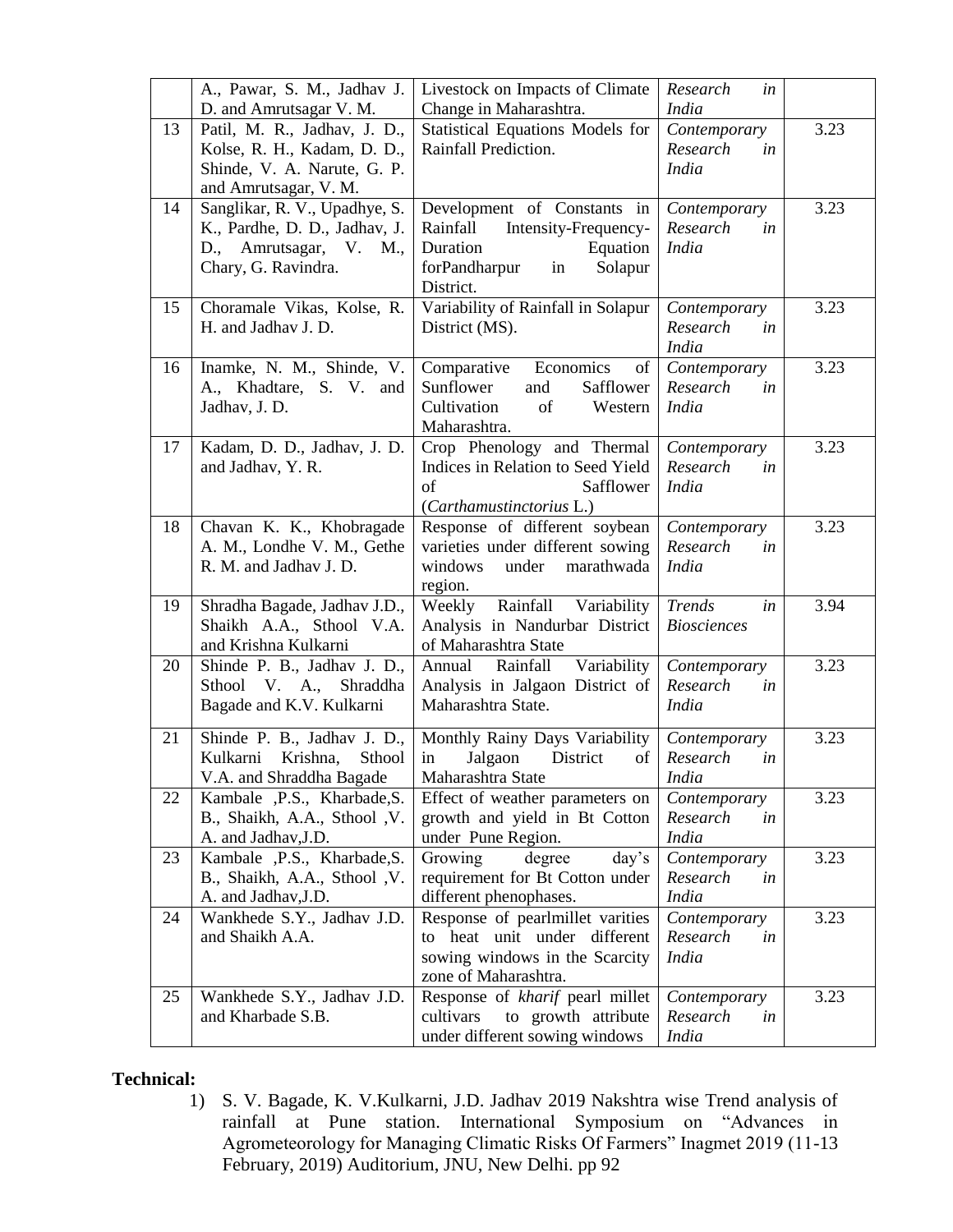- 2) Krishna Kulkarni Shradha Bagade And J.D. Jadhav 2019 Growth media/ Rootzone Temperature analysis in Gerbera under Poly house condition. International Symposium on "Advances in Agrometeorology for Managing Climatic Risks Of Farmers" Inagmet 2019 (11-13 February, 2019) Auditorium, JNU, New Delhi. pp238
- 3) J.D. Jadhav, Shradha Bagade, Krishna Kulkarni, V.A. Sthool, A.A Shaikh, And S.V Jadhav 2019Climate change and food security on production of major rabi cereals in western Maharashtra. International Symposium on "Advances in Agrometeorology for Managing Climatic Risks Of Farmers" Inagmet 2019 (11-13 February, 2019) Auditorium, JNU, New Delhi. pp.166
- 4) Kulkarni J. R., Kothawale D. R., K. Kulkarni and Jadhav J. D.3 2019 Variability of taluka-wise June rainfall distribution in the Pune district for decision support to farmers for sowing operations. Annual Monsoon Workshop-2018 & Prof D.R. Sikka Memorial National Symposium during 28-30 March2019. Bulletin of the Indian Meteorological Society, Pune Chapter Vol. 18(3), March 2019 pp16
- 5) Kulkarni Krishna, J.D. Jadhav, Shraddha Bagade, A.A.Shaikh And V.A. Sthool 2019 Block level Meteorological Drought Pattern and Contingency crop planning in Jalgon District of Maharashtra State. Annual Monsoon Workshop-2018 & Prof. D.R. Sikka Memorial National Symposium during 28-30 March 2019. Bulletin of the Indian Meteorological Society, Pune Chapter Vol. 18(3), March 2019 pp20
- 6) Kulkarni J. R., Kothawale D. R., K. Kulkarni, and Jadhav J. D. 2019. Understanding the characteristics of rainfall events in the months of December-February over Maharashtra for risk assessment and crop damages. Annual Monsoon Workshop-2018 & Prof.D.R. Sikka Memorial National Symposium during 28-30 March 2019. Bulletin of the Indian Meteorological Society, Pune Chapter Vol. 18(3), March 2019 pp 38
- 7) Isabella Job, Jadhav J.D. And Kulkarni K.V. 2019. Effect of climate change on production and productivity of major *rabi* cereal crops in western Maharashtra. Annual Monsoon Workshop-2018 & Prof. D.R. Sikka Memorial National Symposium during 28-30 March 2019. Bulletin of the Indian Meteorological Society, Pune Chapter Vol. 18(3), March 2019 pp 57
- 8) J.D. Jadhav, Shraddha Bagade, Kulkarni Krishna, A.A.Shaikh and V.A. Sthool 2019 Rainfall probability analysis using of statistical equations models and contingency crop planning in Solapur. Annual Monsoon Workshop-2018 & Prof. D.R. Sikka Memorial National Symposium during 28-30 March 2019. Bulletin of the Indian Meteorological Society, Pune Chapter Vol. 18(3), March 2019 pp 68
- 9) V.A.Sthool, A.A. Shaikh, Kulkarni Krishna, J.D. Jadhav, and Shraddha Bagade 2019 Studies on Rainfall Erosivity Indices for Solapur of Maharashtra State. Annual Monsoon Workshop-2018 & Prof. D.R. Sikka Memorial National Symposium during 28-30 March 2019. Bulletin of the Indian Meteorological Society, Pune Chapter Vol. 18(3), March 2019 pp 75
- 10) Shraddha Bagade A.A.Shaikh Kulkarni Krishna J.D. Jadhav and V.A.Sthool 2019 Impact of different intercropping systems on micrometeorological conditions of soybean crop at Pune. Annual Monsoon Workshop-2018 & Prof. D.R. Sikka Memorial National Symposium during 28-30 March 2019. Bulletin of the Indian Meteorological Society, Pune Chapter Vol. 18(3), March 2019 pp 91
- 11) Tayade P.P., KambleA.B., JadhavJ.D., Sthool V.A. and Kulkarni K.V. 2019 Characterization of rainfall of Satara District of Maharashtra. Annual Monsoon Workshop-2018 & Prof. D.R. Sikka Memorial National Symposium during 28-30 March 2019. Bulletin of the Indian Meteorological Society, Pune Chapter Vol. 18(3), March 2019 pp 102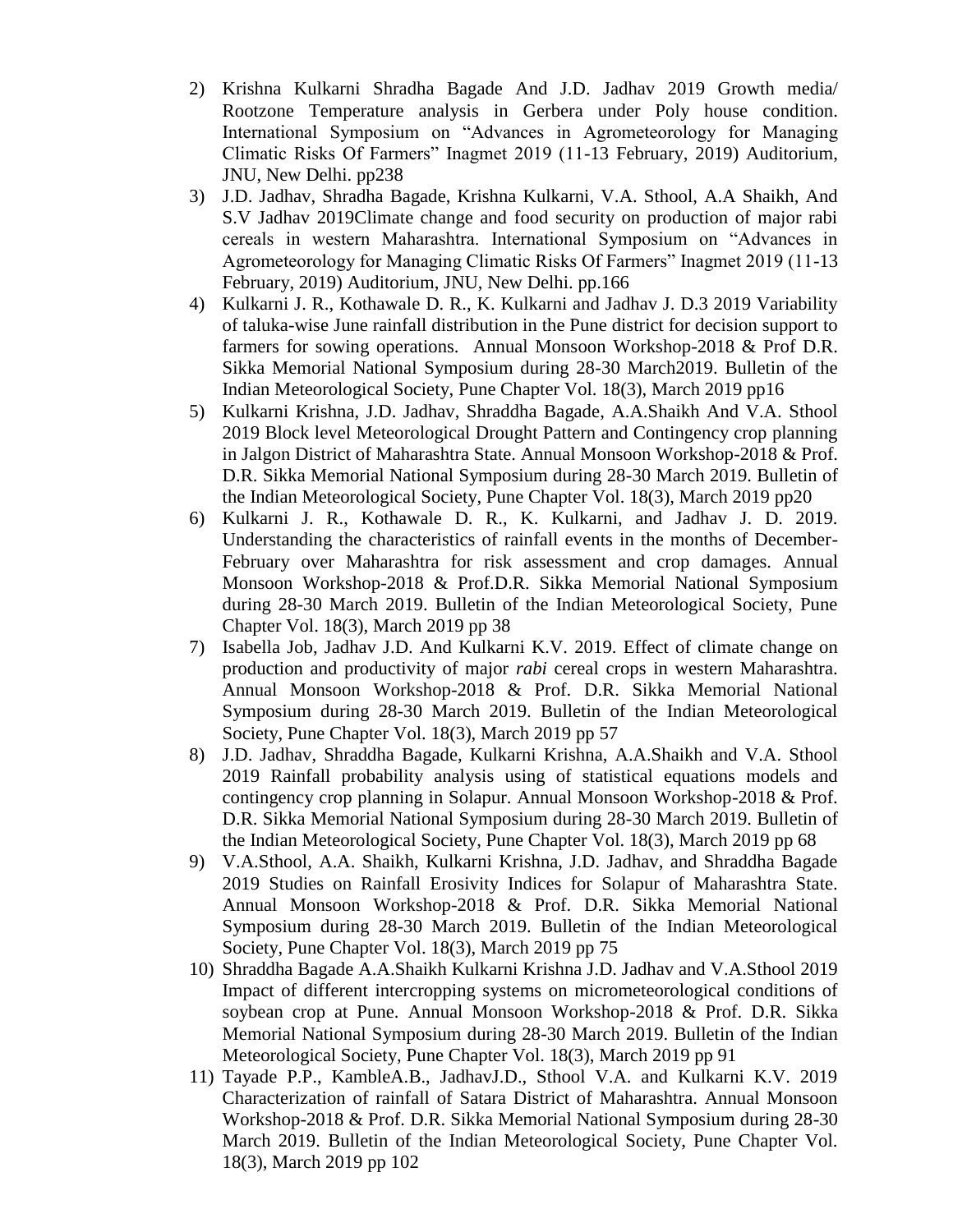#### **Book Chapters:**

- 1. S.V. Jadhav, J.D. Jadhav, V.A. Sthool, and K.V. Kulkarni. 2019. Use of Agro Advisory services., National Training programme on Recent Advances in Crop Micro meteorology during  $17<sup>th</sup>$  Sept. to  $07<sup>st</sup>$  Oct. 2019 at Department of Agricultural Meteorology, College of Agriculture Pune. ISBN No. 978-93-89488- 06-7. MPKV/EXTN/PUB.No 2281/2019. pp39-44.
- 2. S. V. Bagade and Dr. J. D. Jadhav, K.V.Kulkarni 2019. Agricultural meteorology and its concepts. 2019. Use of Agro Advisory services., National Training programme on Recent Advances in Crop Micro meteorology during 17<sup>th</sup> Sept. to  $07<sup>st</sup>$  Oct. Oct. 2019 at Department of Agricultural Meteorology, College of Agriculture Pune. ISBN No. 978-93-89488-06-7. MPKV/EXTN/PUB.No 2281/2019.pp45-55.
- 3. V. B. Vaidya, S.V.Jadhav, K.V.Kulkarni 2019. Micrometeorological methods for estimation of evapo-transpiration National Training programme on Recent Advances in Crop Micro meteorology during  $17<sup>th</sup>$  Sept. to  $07<sup>st</sup>$  Oct. Oct. 2019 at Department of Agricultural Meteorology, College of Agriculture Pune. ISBN No. 978-93-89488-06-7. MPKV/EXTN/PUB.No 2281/2019.pp72-82.
- 4. V. B. Vaidya, S.V.Bagade, S.V.Jadhav, K.V.Kulkarni. 2019. Heat transfer in atmosphere V. B. Vaidya, S.V.Bagade, S.V.Jadhav, K.V.Kulkarni. National Training programme on Recent Advances in Crop Micro meteorology during 17<sup>th</sup> Sept. to  $07<sup>st</sup>$  Oct. 2019 at Department of Agricultural Meteorology, College of Agriculture Pune. ISBN No. 978-93-89488-06-7. MPKV/EXTN/PUB.No 2281/2019.pp 82-89.
- 5. R. N. Sabale, S.V.Jadhav, K.V.Kulkarni. 2019 Radiation interception in plant communities National Training programme on Recent Advances in Crop Micro meteorology during  $17<sup>th</sup>$  Sept. to  $07<sup>st</sup>$  Oct Oct. 2019 at Department of Agricultural Meteorology, College of Agriculture Pune. ISBN No. 978-93-89488-06-7. MPKV/EXTN/PUB.No 2281/2019. pp 146-148.
- 6. K.V.Kulkarni, S.V.Jadhav. 2019. Forecasting using stochastic models National Training programme on Recent Advances in Crop Micro meteorology during 17<sup>th</sup> Sept. to 07<sup>st</sup> Oct 2019 at Department of Agricultural Meteorology, College of Agriculture Pune. ISBN No. 978-93-89488-06-7. MPKV/EXTN/PUB.No 2281/2019. pp196-204.
- 7. S.V.Jadhav, K.V.Kulkarni, S.V.Bagade. 2019. Crop weather modeling. National Training programme on Recent Advances in Crop Micro meteorology during 17<sup>th</sup> Sept. to  $07<sup>st</sup>$  Oct 2019 at Department of Agricultural Meteorology, College of Agriculture Pune. ISBN No. 978-93-89488-06-7. MPKV/EXTN/PUB.No 2281/2019. pp227-233.
- 8. Kulkarni Krishna V. , Jadhav J.D. and Sthool V.A. 2019. FASAL A Case study : AMFU Pune National Training programme on Recent Advances in Crop Micro meteorology during  $17<sup>th</sup>$  Sept. to  $07<sup>st</sup>$  Oct Oct. 2019 at Department of Agricultural Meteorology, College of Agriculture Pune. ISBN No. 978-93-89488-06-7. MPKV/EXTN/PUB.No 2281/2019. pp307-311.
- 9. Kulkarni Krishna V. , Jadhav J.D. and Sthool V.A. 2019. Methodologies in FASAL National Training programme on Recent Advances in Crop Micro meteorology during  $17<sup>th</sup>$  Sept. to  $07<sup>st</sup>$  Oct 2019 at Department of Agricultural Meteorology, College of Agriculture Pune. ISBN No. 978-93-89488-06-7. MPKV/EXTN/PUB.No 2281/2019. pp312-315.
- 10. S. S. Salunke, S. V. Jadhav and K. V. Kulkarni. 2019. Atmospheric moisture . National Training programme on Recent Advances in Crop Micro meteorology